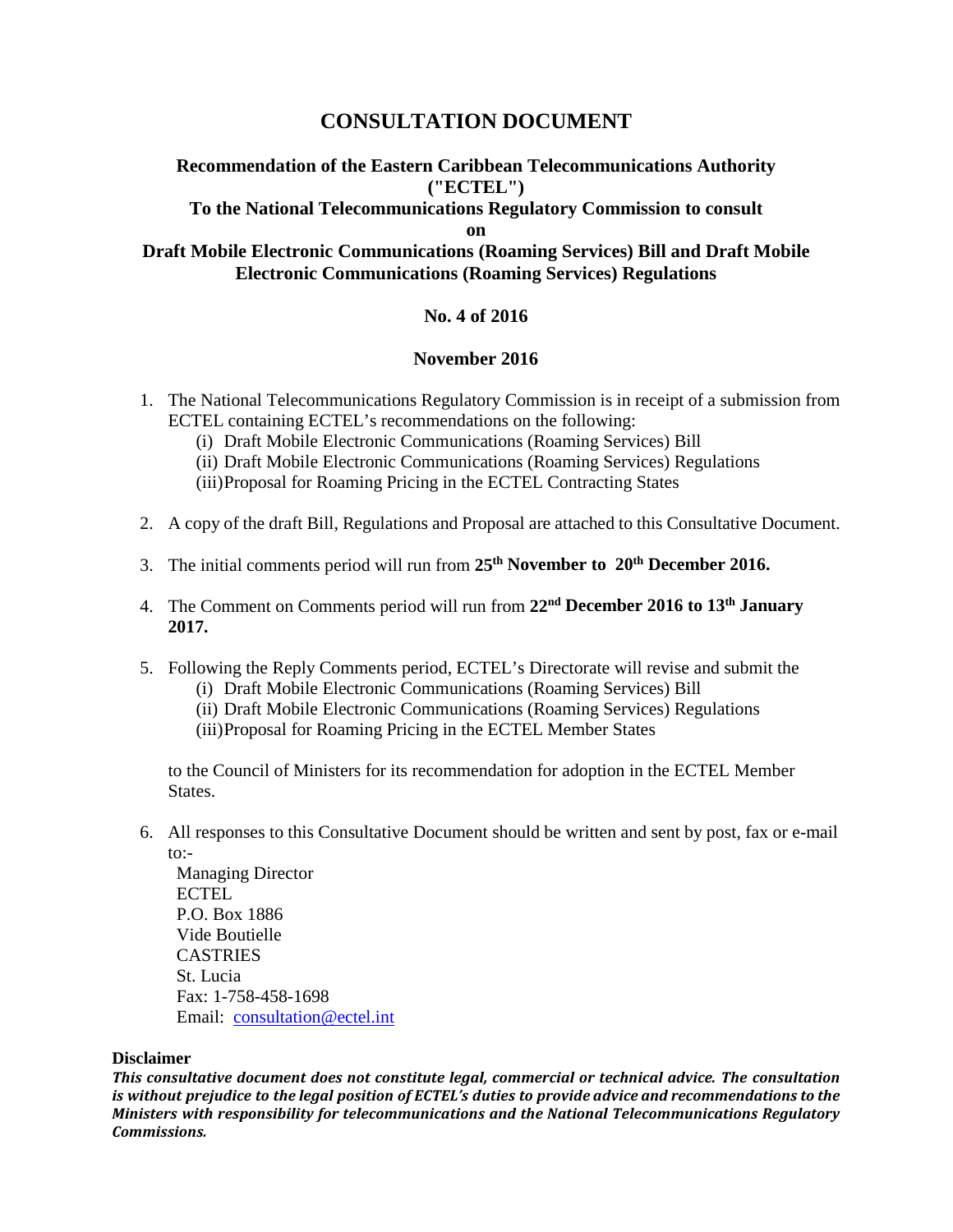# **Suggested Guidelines for Responses to Consultations**

In order to promote faster processing of views expressed and to reduce administrative lag in ECTEL's public consultation processes, ECTEL hereby recommends that parties desirous of making contributions to the attached consultation follow the procedures outlined below. ECTEL would therefore be grateful if commenting parties could please observe these guidelines where possible.

- 1) Responses to consultations should be clearly labeled as a response to the particular ECTEL consultation and correctly referenced by title.
- 2) Documents should contain; the Name of Party/Licensee/NTRC commenting, address and telephone, fax number and email contacts of commentary author or corporate officer(s) responsible for document. This information will enable ECTEL to clarify any comments where necessary, or to facilitate follow-up dialog by ECTEL where required.
- 3) Commenting parties should avoid making comments in the form of tracked changes to consultation documents.
- 4) Where possible, comment documents should be submitted in PDF format.
- 5) Where possible, parties should make explicit reference to academic articles, legislative provisions in other jurisdictions, or other sources relied on, and should provide copies of these together with comments. Accurate citations of resources relied on will suffice if copies cannot be provided.
- 6) Where parties are commenting on specific provisions of legal language, alternative language should be proposed where possible. Such language should be appropriately highlighted and double spaced. Parties should avoid proposing alternative language in tracked changes to the consultation document.

ECTEL is grateful to those parties adopting the recommended guidelines for submitting comments.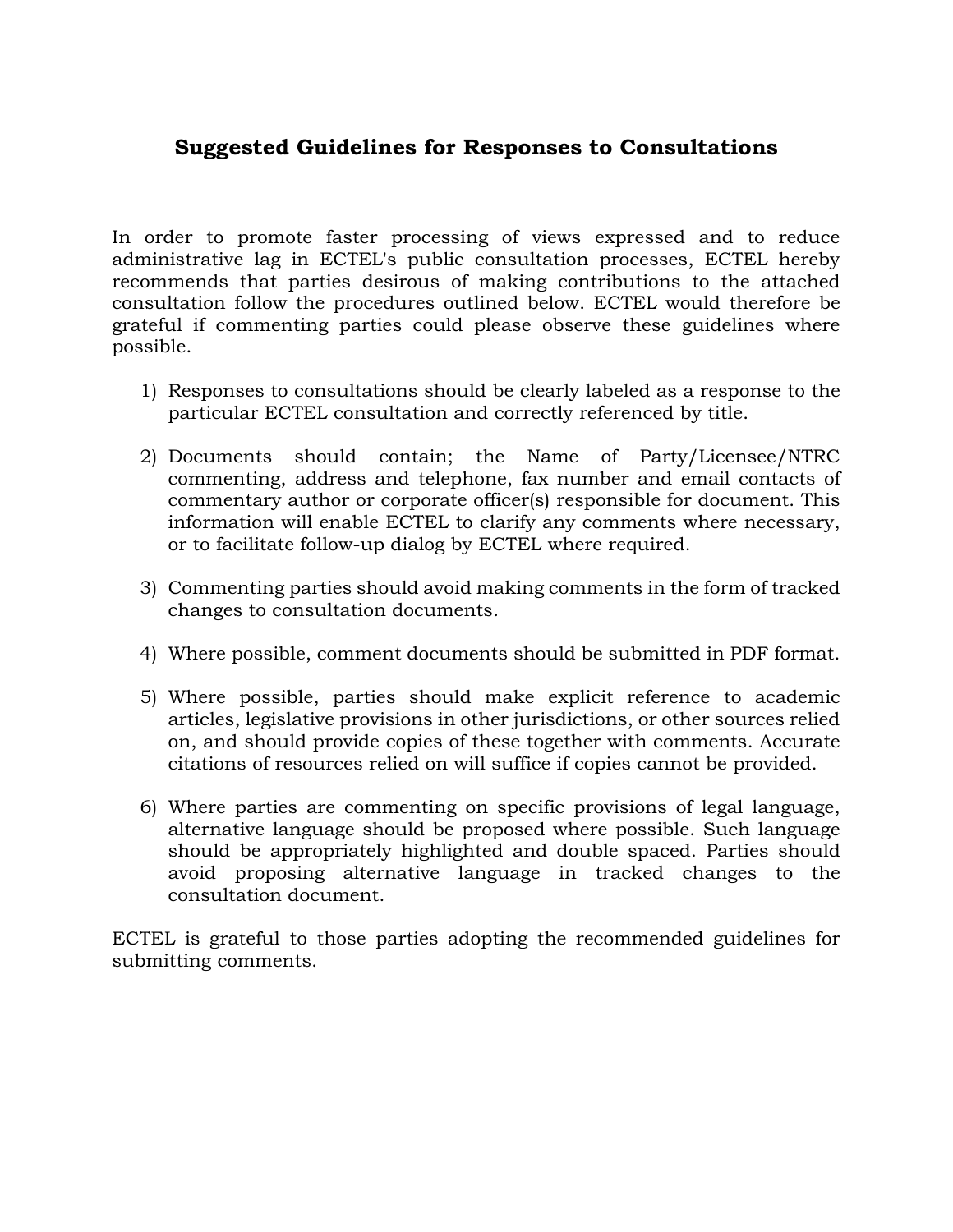# **EASTERN CARIBBEAN TELECOMMUNICATIONS AUTHORITY (ECTEL)**

**Consultation on**

**Draft Mobile Electronic Communications (Roaming Services) Bill and Draft Mobile Electronic Communications (Roaming Services) Regulations**

**In ECTEL MEMBER STATES**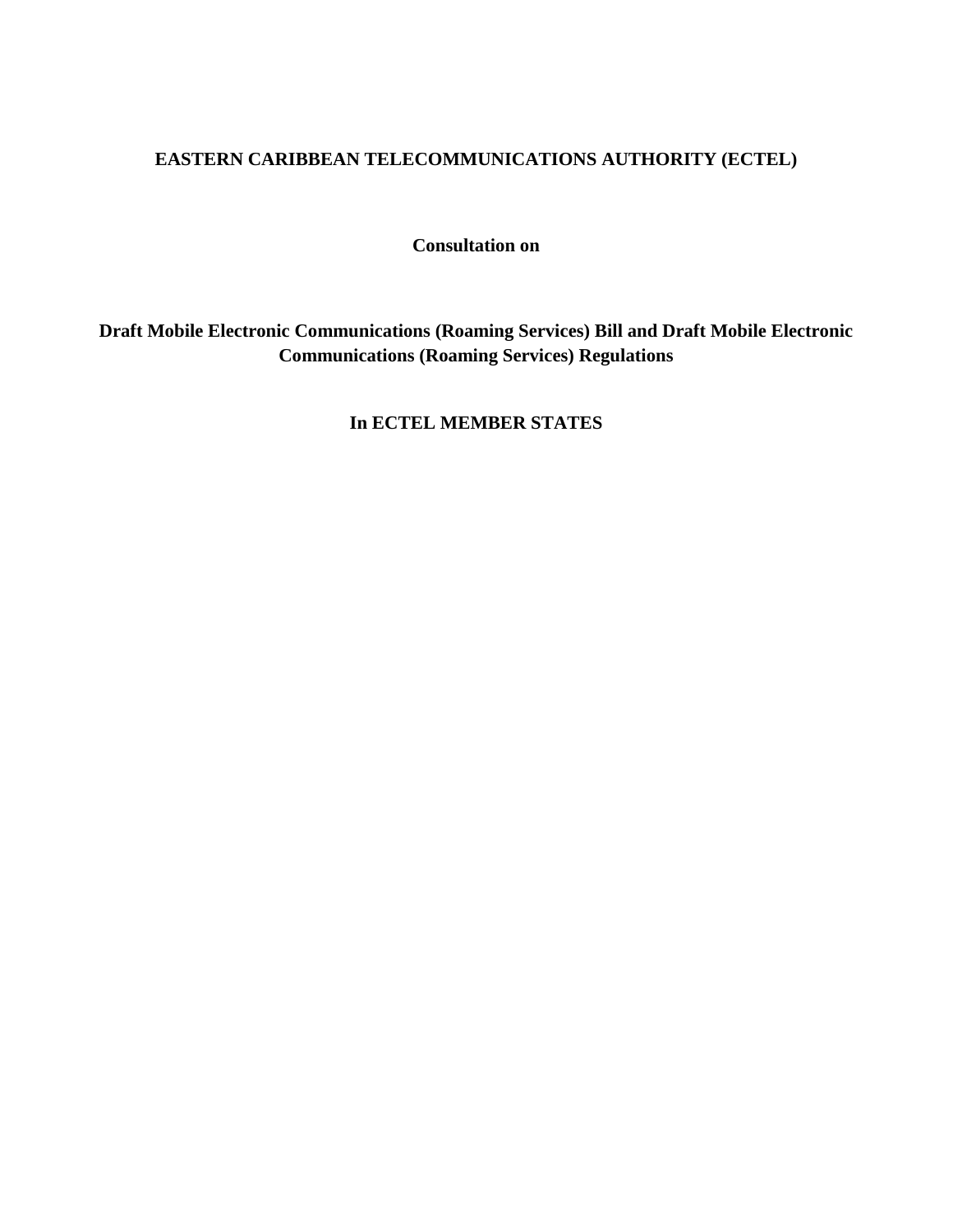# Table of Contents

|                |                                                                                    | 2.1 Background to Mobile Electronic Communications (Roaming Services) Bill7       |  |  |  |
|----------------|------------------------------------------------------------------------------------|-----------------------------------------------------------------------------------|--|--|--|
|                |                                                                                    |                                                                                   |  |  |  |
|                |                                                                                    |                                                                                   |  |  |  |
|                | 2.4 Bill to Provide for the Regulation of Mobile Electronic Communications Roaming |                                                                                   |  |  |  |
|                |                                                                                    |                                                                                   |  |  |  |
| 3 <sup>1</sup> |                                                                                    | <b>Statutory Instrument - Moblie Electronic Communications (Roaming Services)</b> |  |  |  |
|                |                                                                                    |                                                                                   |  |  |  |
|                | 3.1                                                                                |                                                                                   |  |  |  |
|                | 3.2                                                                                | Mobile Electronic Communications (Roaming Services) Regulations 24                |  |  |  |
| 4              |                                                                                    | Explanatory note for proposed approach to setting roaming prices in the ECTEL     |  |  |  |
|                |                                                                                    |                                                                                   |  |  |  |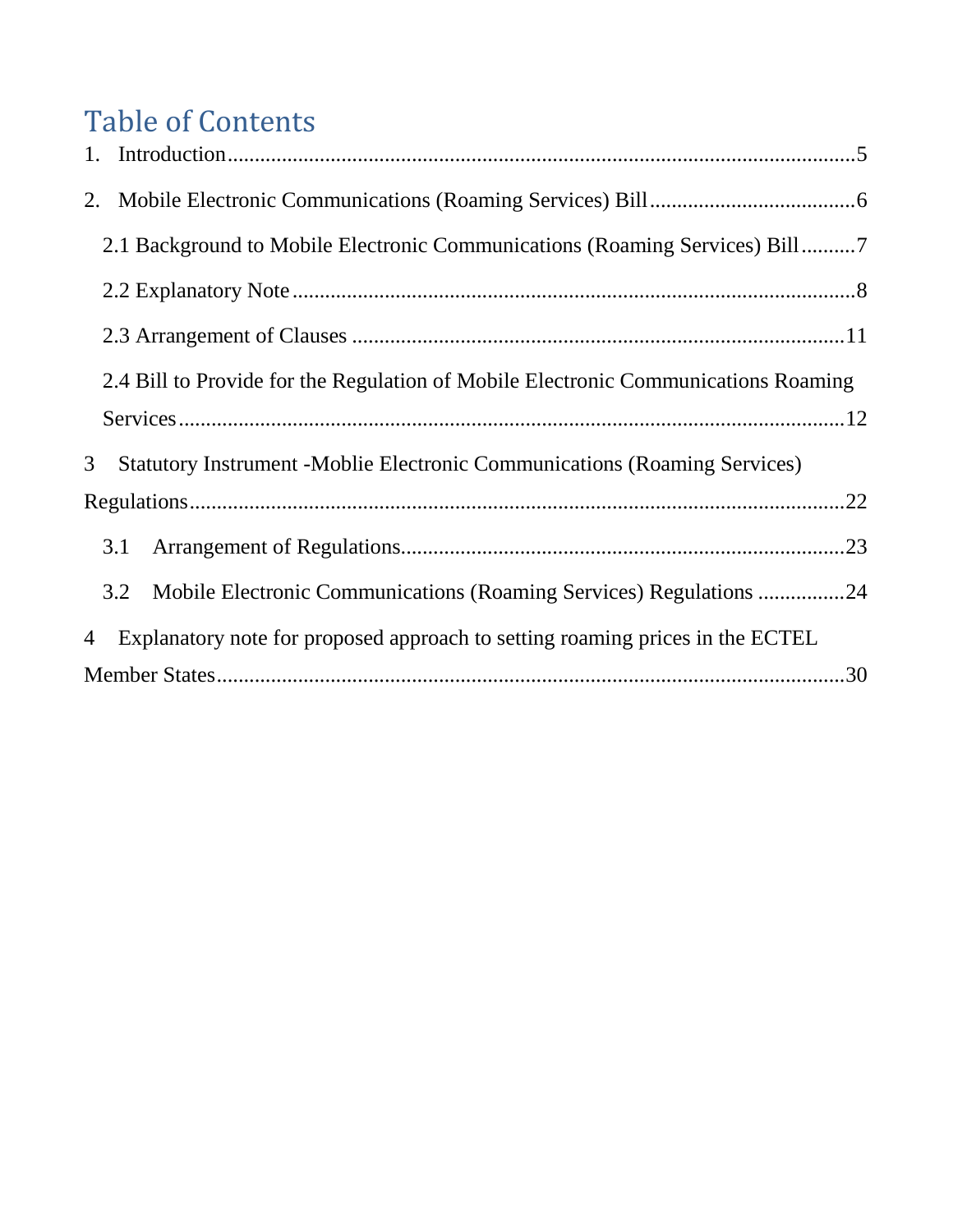# <span id="page-4-0"></span>1.Introduction

After the liberalization of the sector and the signing of the ECTEL Treaty, a policy decision was taken not to regulate mobile retail services as it was deemed that these services were subject to sufficient competition<sup>[1](#page-4-1)</sup>. This policy was also extended to roaming rates within the Contacting States. A recent analysis conducted by ECTEL on voice and data roaming within the ECTEL Contracting States has concluded that in some cases, large premiums were being paid by customers to access roaming<sup>[2](#page-4-2)</sup> services while traveling throughout the ECTEL Contracting States. In particular, the study noted that the premium charged ranged from 32% to over 200% of the cost of an in-country mobile-to-mobile (MTM) on-net call.

The presence of the premium on roaming services in the Contracting States fails to promote fair pricing and competition in the ECTEL Contracting States. In order to foster competition, market integration and to ensure affordable roaming prices for customers, ECTEL has embarked on a process of developing a framework for the regulation of mobile roaming services. This framework includes a model Roaming Bill and Regulations for enactment in ECTEL Contacting States. One of the major objectives of the legislation is to set the terms for the provision of voice, short messaging service (SMS), multimedia messaging service (MMS) and data services while roaming within the Contracting States. Among other things, it is envisaged that once passed, the roaming legislation will address the prohibitive costs of roaming and provide the framework for regulating the mobile electronic communications network for roaming.

<span id="page-4-1"></span><sup>&</sup>lt;sup>1</sup> ECTEL Board Paper: An Assessment of the rates for mobile services in the ECTEL Member States. Presented at the 64<sup>th</sup> Board Meeting.

<span id="page-4-2"></span><sup>&</sup>lt;sup>2</sup> ECTEL Board Paper: An Assessment of Voice and Data Roaming within the ECTEL Member States.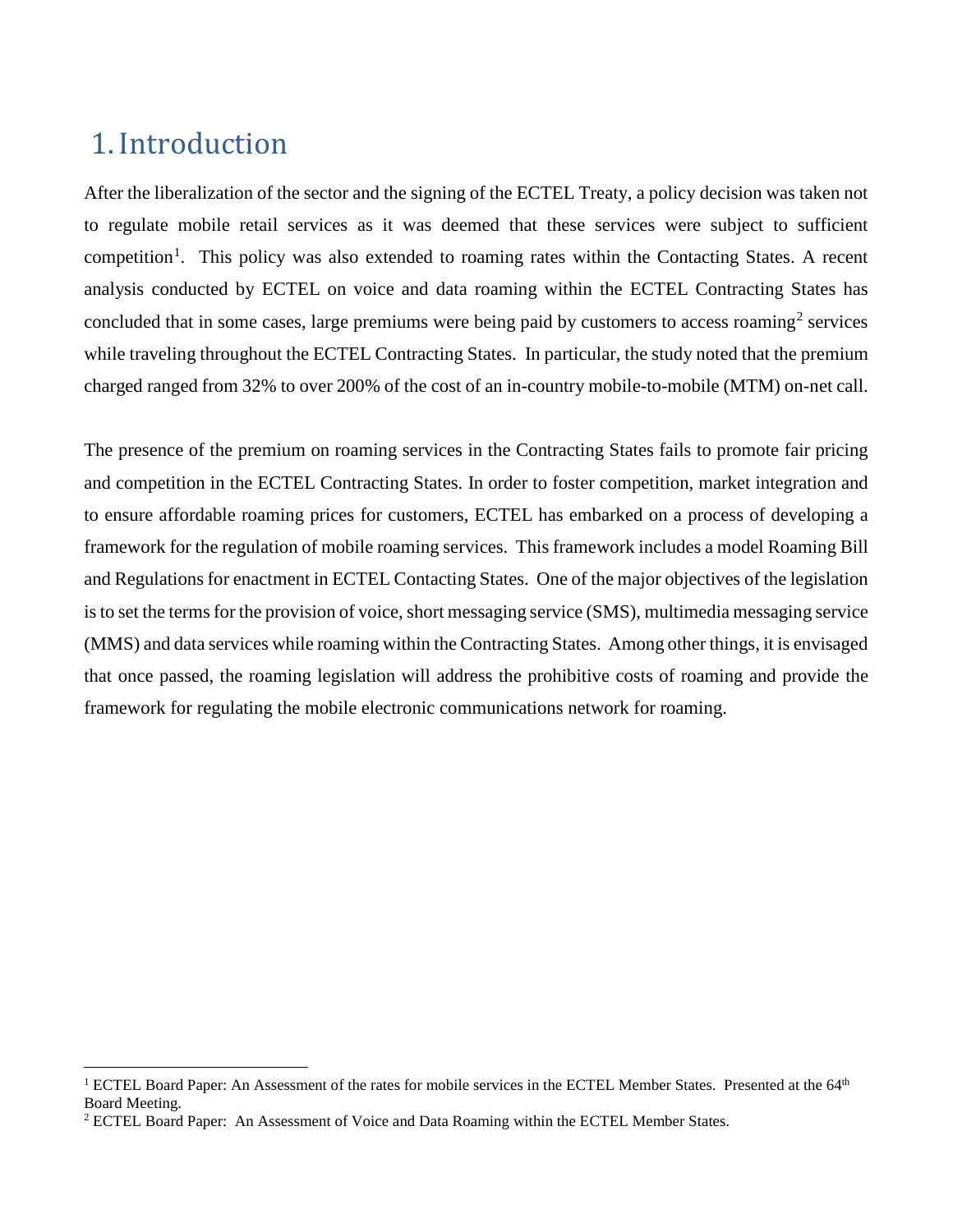**Mobile Electronic Communications (Roaming Services) Regulations**

# <span id="page-5-0"></span>2. Mobile Electronic Communications (Roaming Services) Bill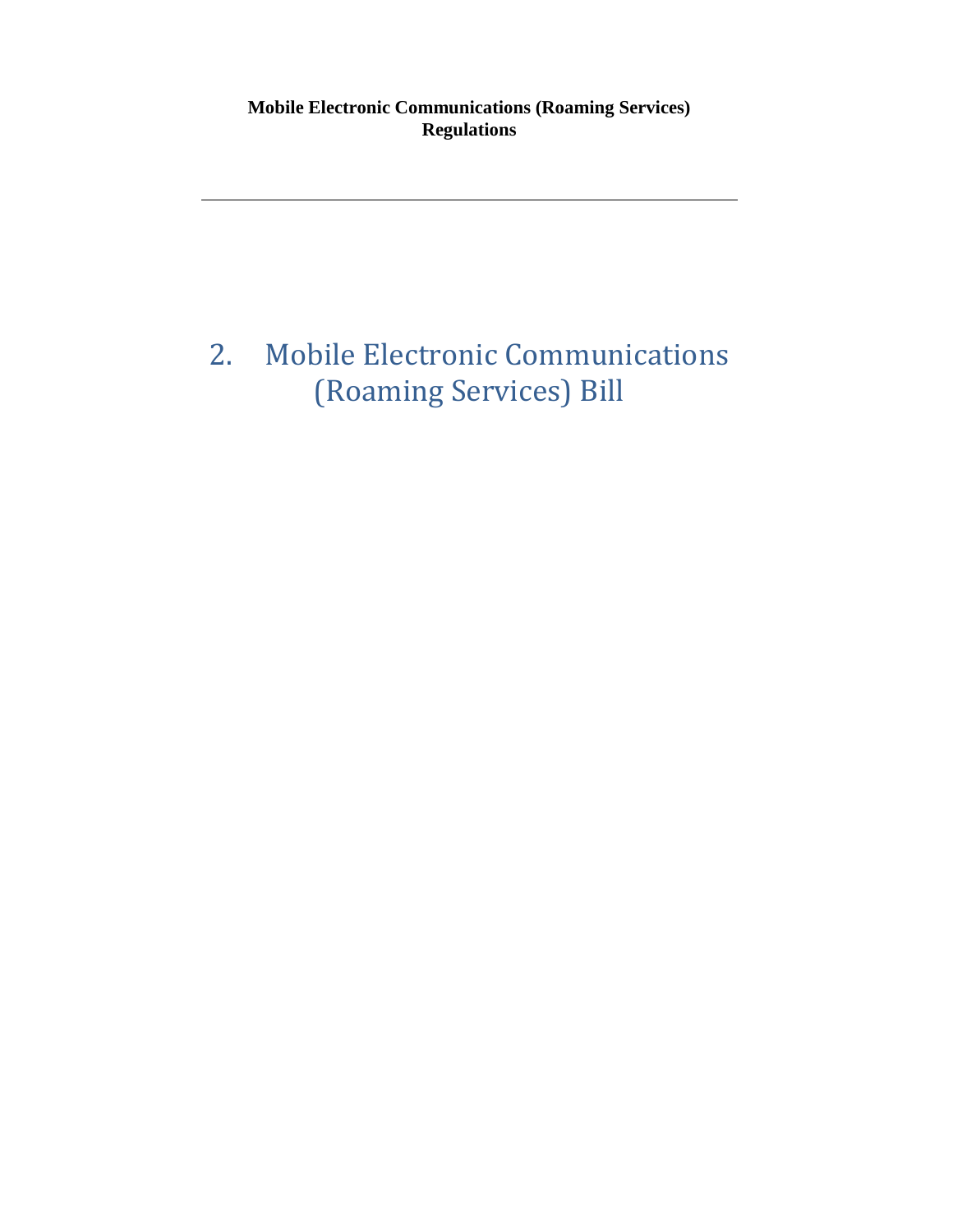# <span id="page-6-0"></span>2.1 Background to Mobile Electronic Communications (Roaming Services) Bill

This activity is in response to a specific request made to and approved by the Area Representative for the International Telecommunication Union (ITU) Area Office for the Caribbean (AOC). Pursuant to a decision of the Council of Ministers of the Eastern Caribbean Telecommunications Authority (ECTEL), the Regulatory Authority was mandated to develop the appropriate legislation to effect a reduction in roaming rates in its ECTEL Contracting States.

As such ECTEL has recommended a model *Mobile Electronic Communications (Roaming Services) Bill* for enactment and that appropriate supporting Regulations be made in the ECTEL Contracting States, as required.

The legislation's specific objective would be to ensure the provision of roaming services for mobile electronic communications service at reasonable rates to customers.

The legislation would seek, amongst other things, to regulate retail charges or rates that customers may be charged for roaming services, as well as charges between licensees and providers for wholesale roaming services.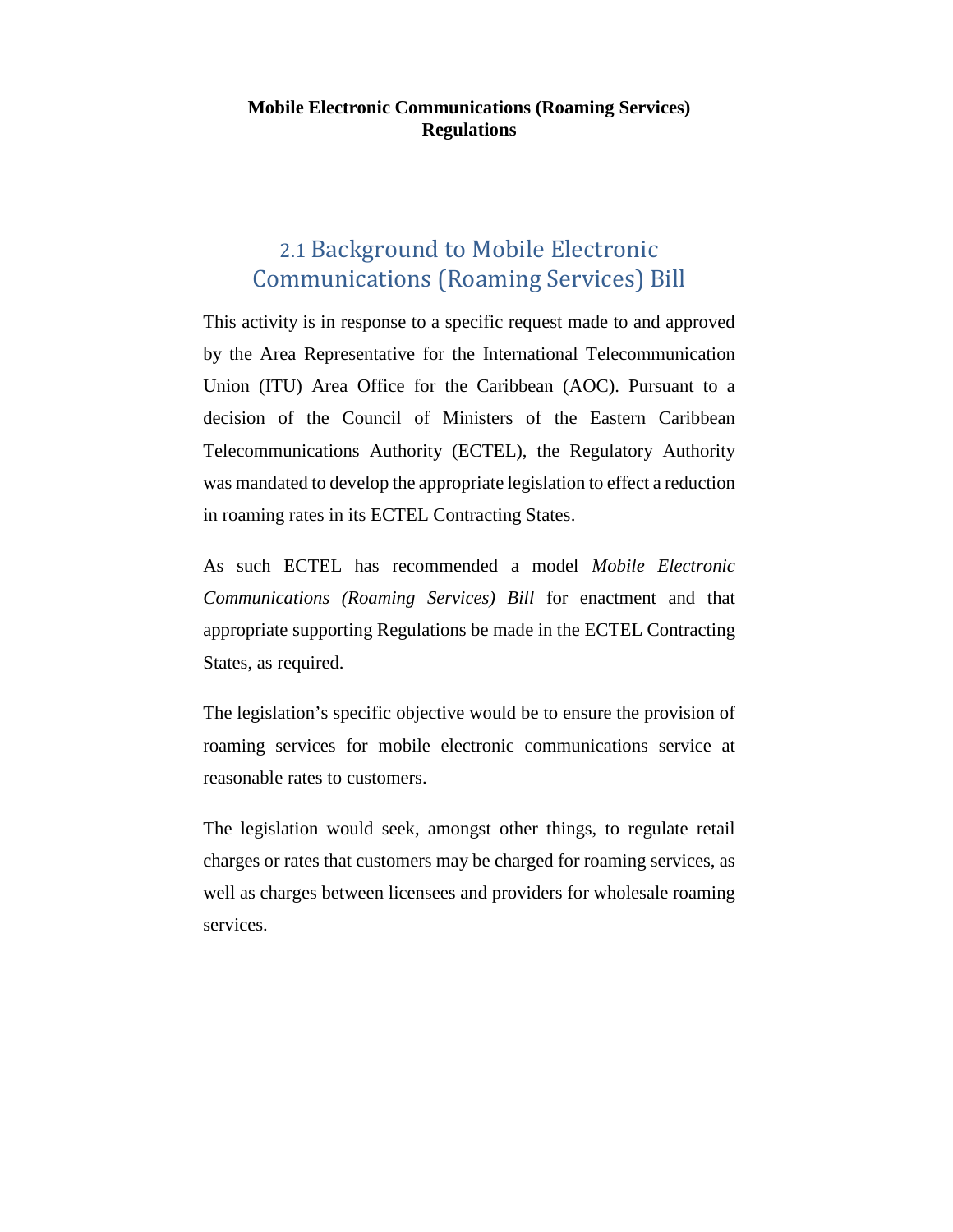# <span id="page-7-0"></span>2.2 Explanatory Note

This Bill provides the framework for the protection of consumers against unfair prices, the provision of insufficient information and unexpected charges for roaming services and for the regulation of roaming rates for roaming services within an ECTEL Contracting State. This Bill is comprised of 14 clauses.

*Clause 1* of the Bill contains the Short Title and provision for the Commencement of the Bill.

*Clause 2* of the Bill sets out definitions of terms used in the Bill, such as: "Commission," "inadvertent roaming", "mobile electronic communications services," and "public mobile communications network".

*Clause 3* of the Bill provides that the Bill applies to all providers licensed in [ECTEL Contracting State] and provides a grace period of six months for licensees to take any administrative steps necessary to comply with the Bill.

*Clause 4* makes it mandatory for a licensee to notify a customer when the customer is roaming and include information for the customer on the charges for roaming services. The clause also requires a licensee to make information on roaming services and charges sufficiently available to customers and where there are changes to charges those changes would be brought to the attention of a customer.

18 November 2016 *Clause 5* provides for the regulated rates that a licensee may charge a customer and for a customer and licensee to agree to a cap amount for charges that a customer may incur in one billing cycle. The clause also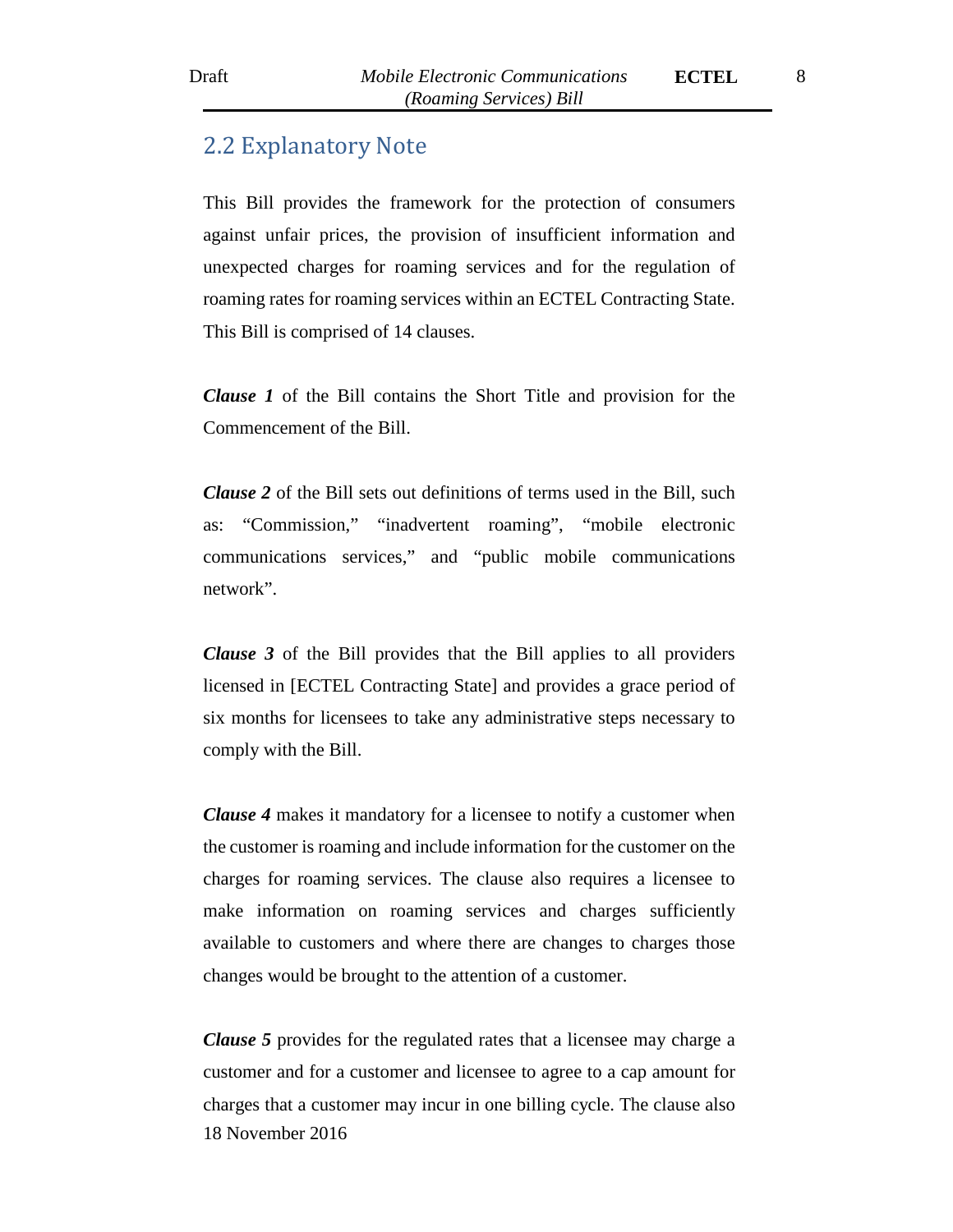provides that a customer shall be notified in regards to his or her expenditure when the customer has reached the prescribed percentage of the agreed cap. A licensee is allowed to suspend a customer's roaming services when the customer reaches the agreed cap.

*Clause 6* provides a customer access to emergency calling services free of charge when roaming and prohibits a licensee from charging a customer for emergency calls and another licensee a premium for roaming calls made to the local emergency services number by that provider's customer in [ECTEL Contracting State].

*Clause 7* deals with inadvertent roaming. Inadvertent roaming is defined as the unintended use of a public mobile electronic communications network in a neighbouring state by a customer intending to use his or her service provider's network in [ECTEL Contracting State] or a provider's network in another ECTEL Contracting State in which he or she is roaming. Inadvertent roaming occurs when a mobile phone switches to a network of a neighbouring state without the customer entering that state's borders. The clause requires a licensee to take reasonable steps to avoid a customer incurring inadvertent roaming charges and prohibits a licensee from engaging in traffic-steering techniques, which will result in inadvertent roaming to the detriment of a customer.

*Clause 8* provides for the regulation of wholesale roaming agreements and roaming charges between licensees and providers, which will have a direct impact on the retail rates charged to a customer. If a licensee is not regulated on the charges the licensee may charge another licensee or provider and the object and purpose of the Bill may be defeated.

18 November 2016 *Clause 9* provides for a fair use policy, which may include a cap on the amount of roaming services a customer may access. The 'fair use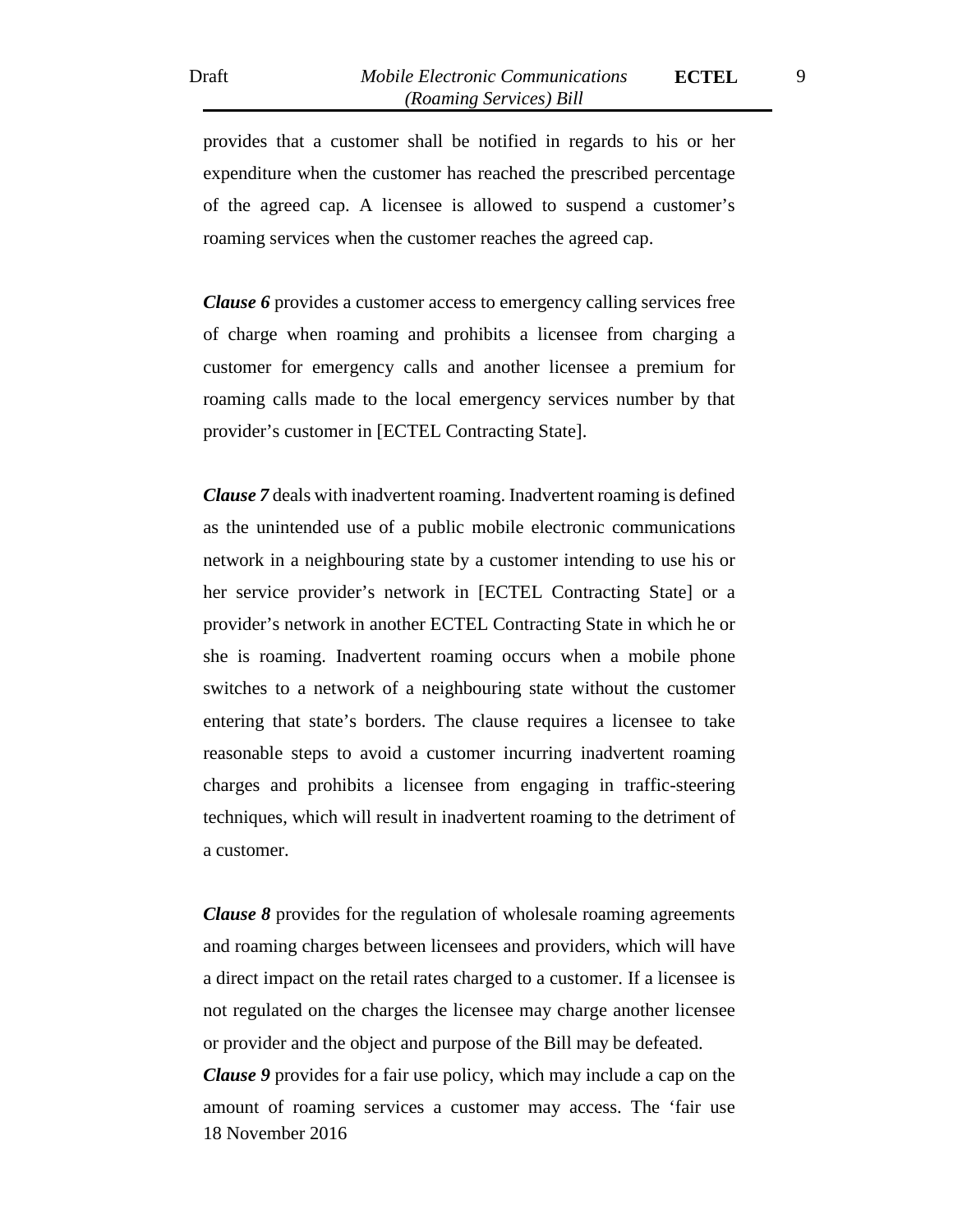policy' is intended to prevent abusive or anomalous usage of regulated retail roaming services by roaming customers, such as the use of roaming services by roaming customers in an ECTEL Contracting State other than that of their service provider for purposes other than periodic travel. If a fair use policy is implemented usage which exceeds that of fair use may be charged an unregulated rate, which may be higher than the regulated rate.

*Clause 10* sets out the functions of the Commission which include advising the Minister on regulated charges for roaming services, reviewing proposed wholesale agreements between licensees and other providers and making recommendations, resolving disputes in regards to roaming services and monitoring inadvertent roaming.

*Clause 11* provides that Value Added Tax may be charged on roaming charges in accordance with the Value Added Tax Act, [ **]** [No [ ] of  $[$  ]/Cap  $[$  ] ].

*Clause 12* provides for offences under the Bill and stipulates that a licensee that contravene provisions of the Bill is liable to a fine of 3% of the annual gross revenue for the previous year.

*Clauses 13 and 14* provide for the Minister to amend the Schedule of the Act and to make regulations, respectively. The Schedule contains the ECTEL Contracting States.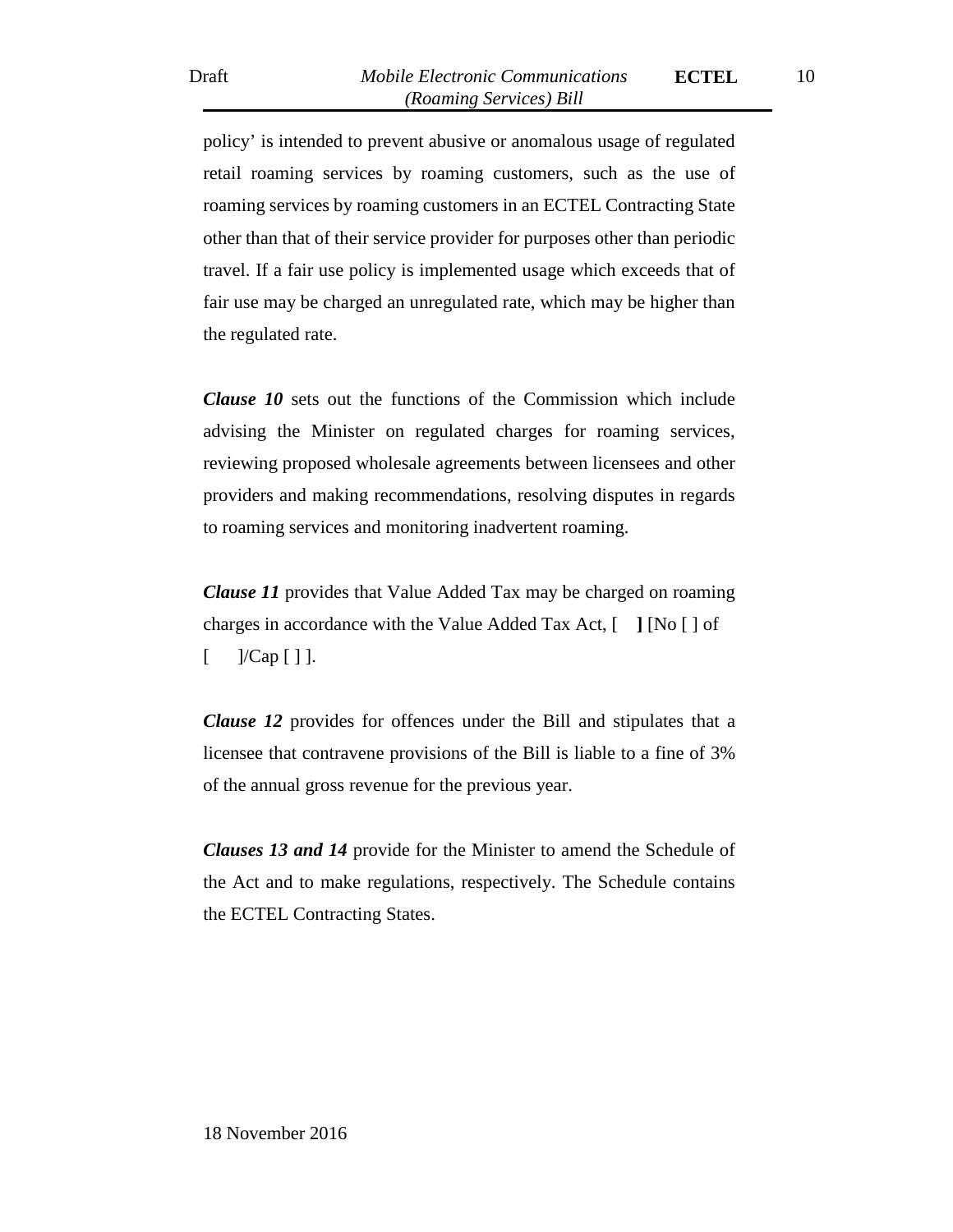# **MOBILE ELECTRONIC COMMUNICATIONS (ROAMING SERVICES) BILL**

# <span id="page-10-0"></span>2.3 Arrangement of Clauses

# **CLAUSE** 1. Short title and commencement 7 2. Interpretation 7 3. Application 9 4. Roaming notification 9 5. Retail roaming charges 10 6. Emergency calling 10 7. Inadvertent roaming 11 8. Wholesale roaming agreements and charges 11 9. Fair use 11 10. Functions of Commission 12 11. Taxation 12 12. Offences 12 13. Power to amend Schedule 13 14. Regulations 13

Schedule: ECTEL Contracting States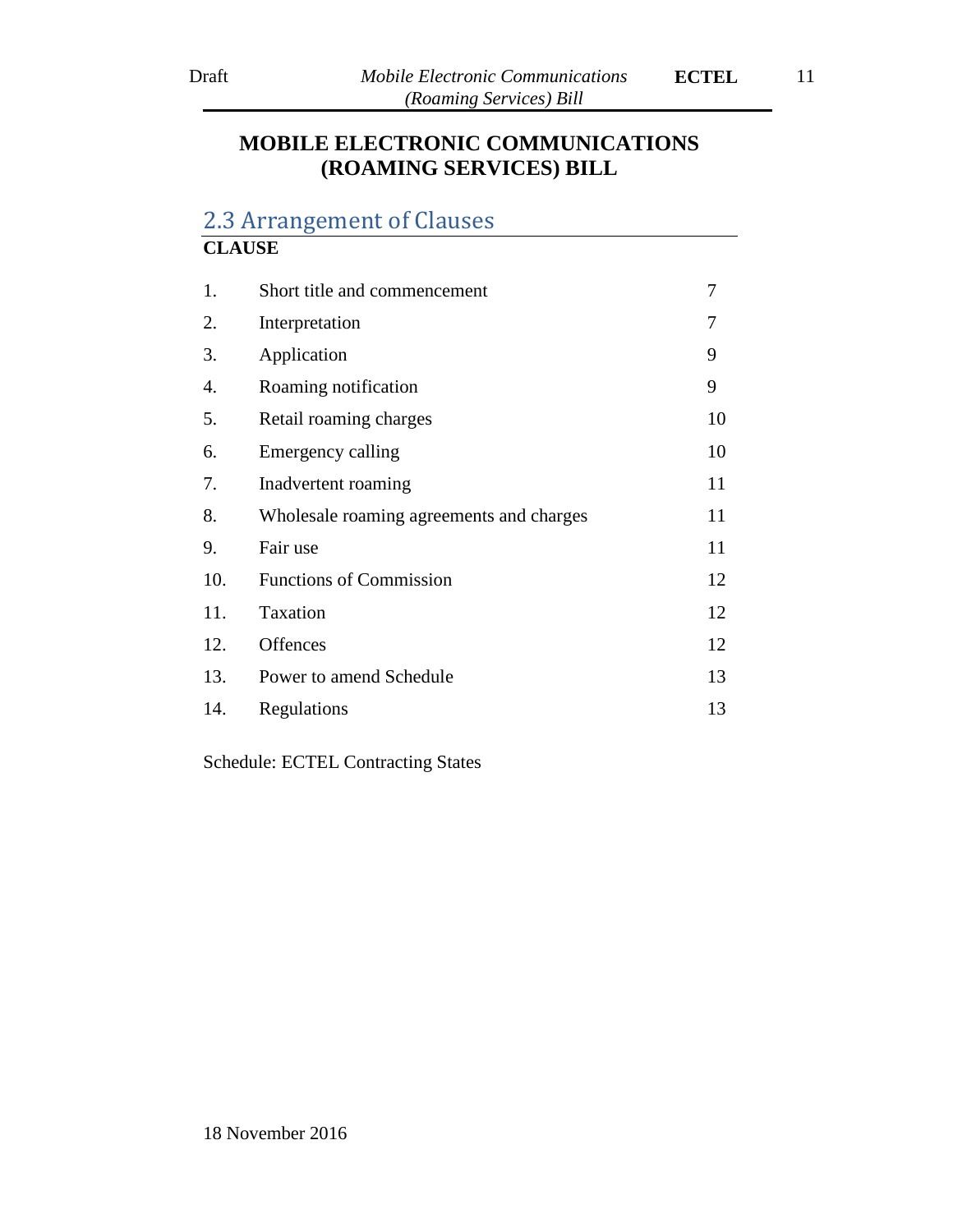# **Mobile Electronic Communications (Roaming Services) Regulations**

# <span id="page-11-0"></span>2.4 Bill to Provide for the Regulation of Mobile Electronic Communications Roaming Services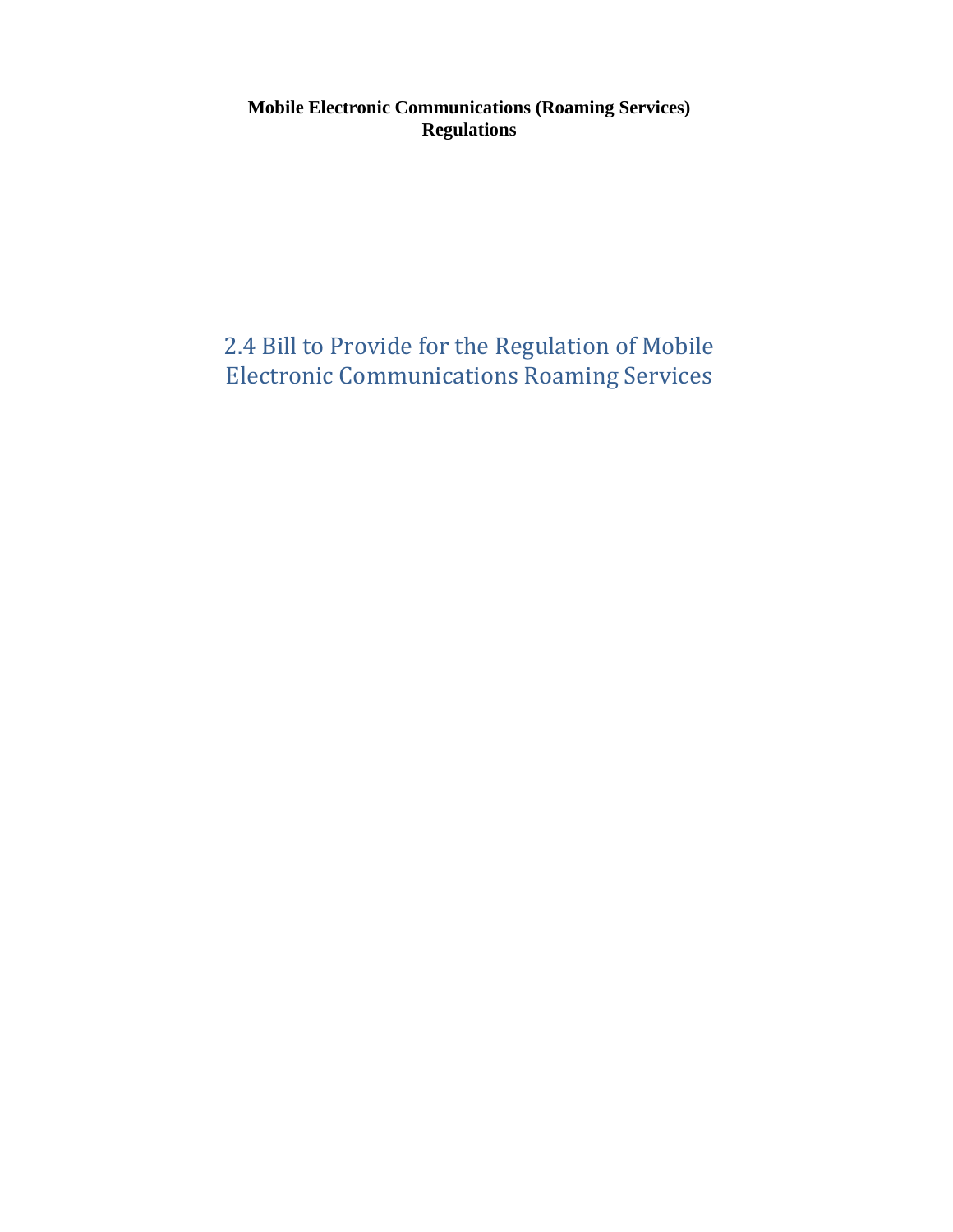# **Mobile Electronic Communications (Roaming Services) Regulations**

I ASSENT

 $[LS.]$ ,

*Governor-General. Date.*

# **[ECTEL CONTRACTING STATE]**

# **No. of 2016**

\_\_\_\_\_\_\_\_\_\_\_

A BILL to provide for the regulation of mobile electronic communications roaming services rates by a provider of mobile electronic communications services and for related matters.

**Commencement**

**BE IT ENACTED** by the [ ,] as follows —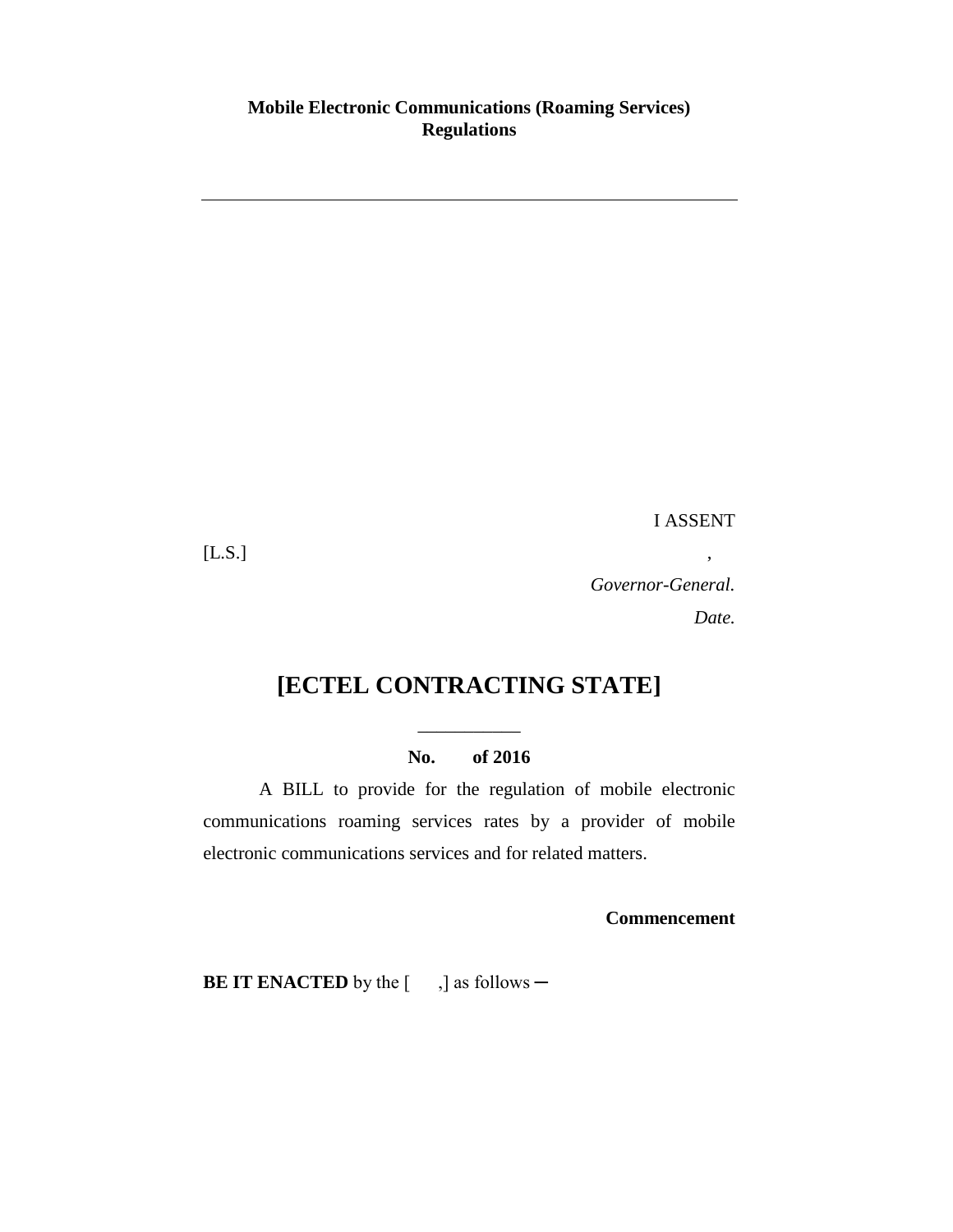#### **Short title and commencement**

**1.** (1) This Act may be cited as the Mobile Electronic Communications (Roaming Services) Act [2016].

> (2) This Act shall come into force on a date to be fixed by the Minister by Order published in the *Gazette.*

#### **Interpretation**

- **2.** In this Act
	- "**Commission**" means the National Telecommunications Regulatory Commission established under [section 8 of the Electronic Communications Act, 20[ ] [No. [ ] of [ ];

#### "**customer**" means a person who —

- *(a)* has contracted for the supply of mobile electronic communications services from a licensee;
- *(b)* purchases a prepaid telephone card for the supply of mobile electronic communications services from a licensee to the extent of the value of the purchase at any given time;
- "**ECTEL**" means the Eastern Caribbean Telecommunications Authority established under Article 2 of the Treaty;
- "**ECTEL Contracting State**" means a State listed in the Schedule;
- **"electronic communications service"** means a service provided wholly or partially by the conveyance of signals on an electronic communications network;
- "**inadvertent roaming**" means the unintended use of a public mobile electronic communications network in a neighbouring state by a customer intending to use a public mobile electronic communications network in [ECTEL Contracting State];
- **"licensee"** means a person holding a licence granted under the Electronic Communications Act, [20 [], No. [] of [20 [];
- **"licensee network**" means the public mobile electronic communications network of a licensee to which a customer is subscribed;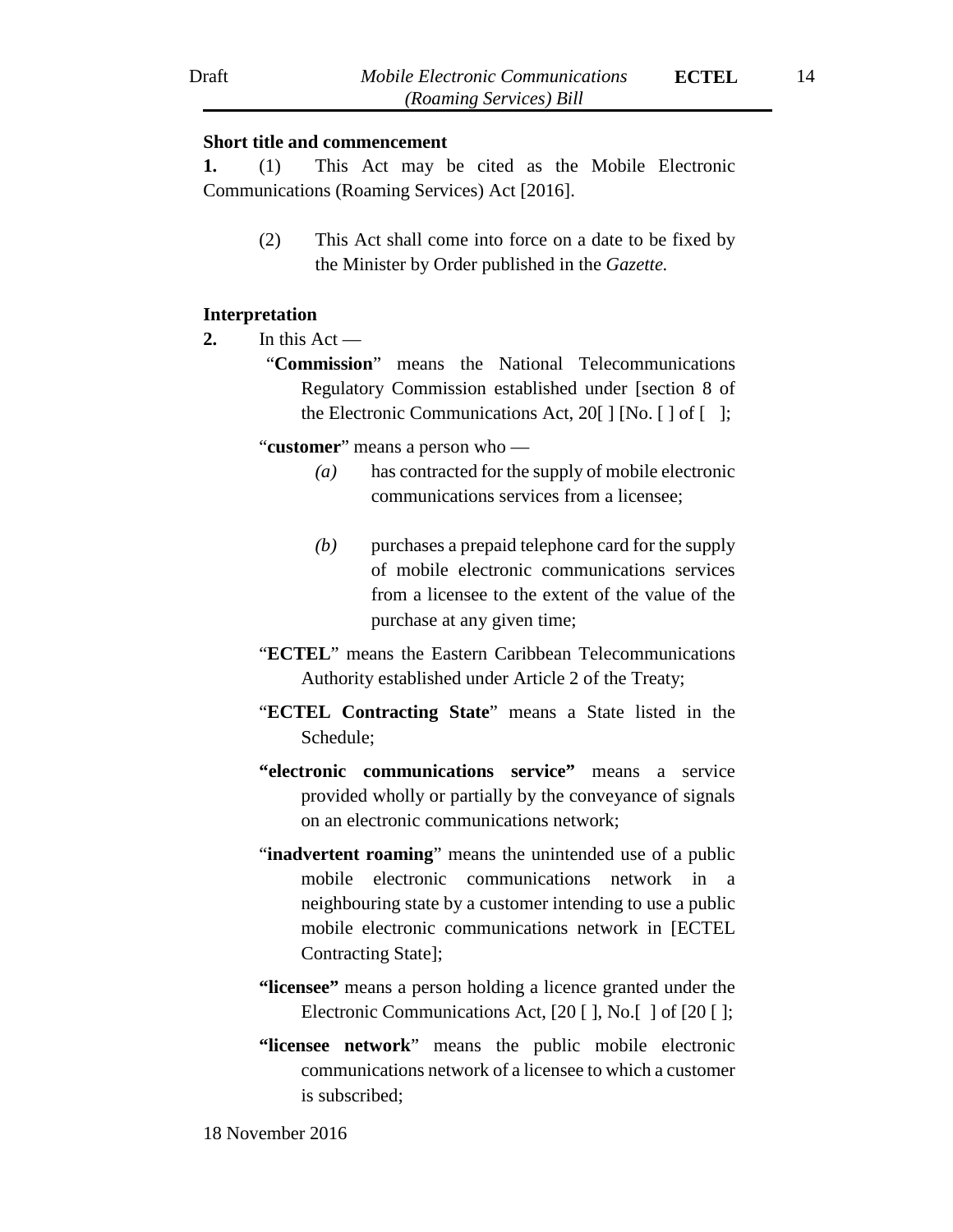- "**Minister**" means the Minister responsible for electronic communications;
- "**MMS**" means multimedia-messaging service and includes a telecommunications messaging service of long text, graphics, photos, audio clips, video clips, or a combination of long text, graphics, photos, audio clips, video clips;
- "**mobile electronic communications services**" means electronic mobile voice, messaging and data communications services;
- **"national roaming"** means the use by a licensee of another licensee's network to provide services in a geographic area in [ECTEL Contracting State] where the licensee may not have coverage;
- **"provider"** means a person, in another ECTEL Contracting State **─**
	- (a) that provides mobile electronic communications service to the public; and
	- (b) whose mobile electronic communications network a customer who is roaming may access for mobile electronic communications service;
- "**public mobile electronic communications network**" **or "network"** means an electronic communications network used for the provision of electronic mobile voice, messaging or data communications service to the public;
- "**roaming**" means the use of mobile electronic communications services outside a licensee's network but within another ECTEL Contracting State;
- "**SMS**" means short messaging service and includes a text messaging telecommunications service;
- **"traffic-steering"** is the process by which a licensee or provider directs or steers a customer to a particular network whilst the customer is roaming;
- "**Treaty**" means the Treaty establishing the Eastern Caribbean Telecommunications Authority signed at St. George's, Grenada on 4th of May, 2000 and includes that Treaty as amended from time to time; the text of which is set out in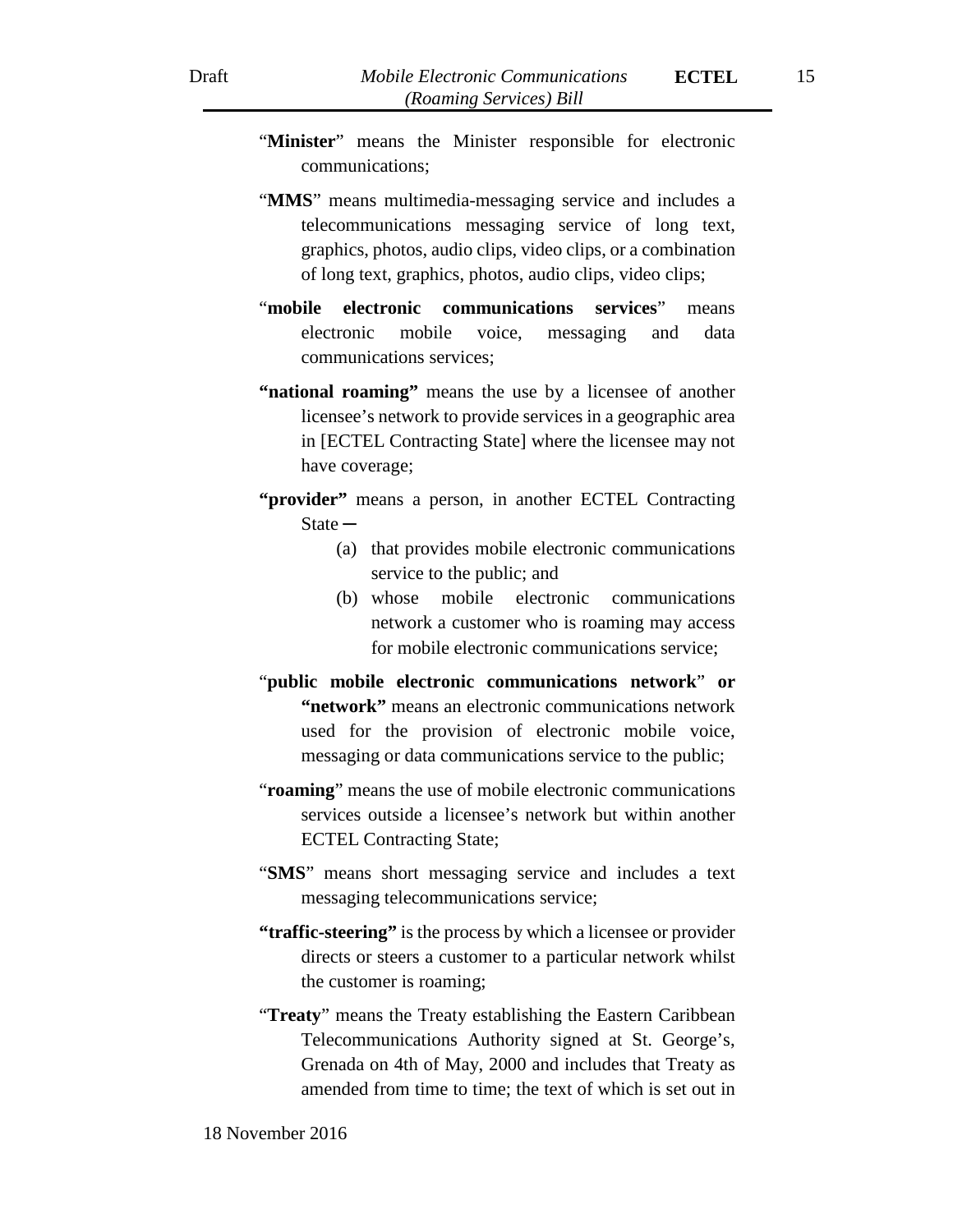the Schedule to the Eastern Caribbean Telecommunications Authority Act, [Cap [ ];

"wholesale roaming" means the sale and purchase of mobile electronic communications services by an agreement between licensees for the provision of roaming service on a wholesale basis.

#### **Application**

**3.** (1) This Act applies to a licensee who provides access to a public mobile electronic communications network for roaming services.

(2) A licensee to which this Act applies shall, within [six] months after the commencement of this Act ensure compliance with the Act.

#### **Roaming notification**

**4.** (1) A licensee shall automatically notify a customer when the customer is roaming.

(2) A notification under subsection (1) shall be free of charge and shall include information to the customer o**n** any charges for —

- *(a)* making and receiving a call;
- *(b)* sending and receiving a SMS;
- *(c)* sending and receiving a MMS; and
- *(d)* data.

(3) A licensee shall provide a customer with information on roaming charges by electronic means or otherwise.

(4) A licensee shall provide a customer with updated information on roaming charges without undue delay if there is a change in the charges.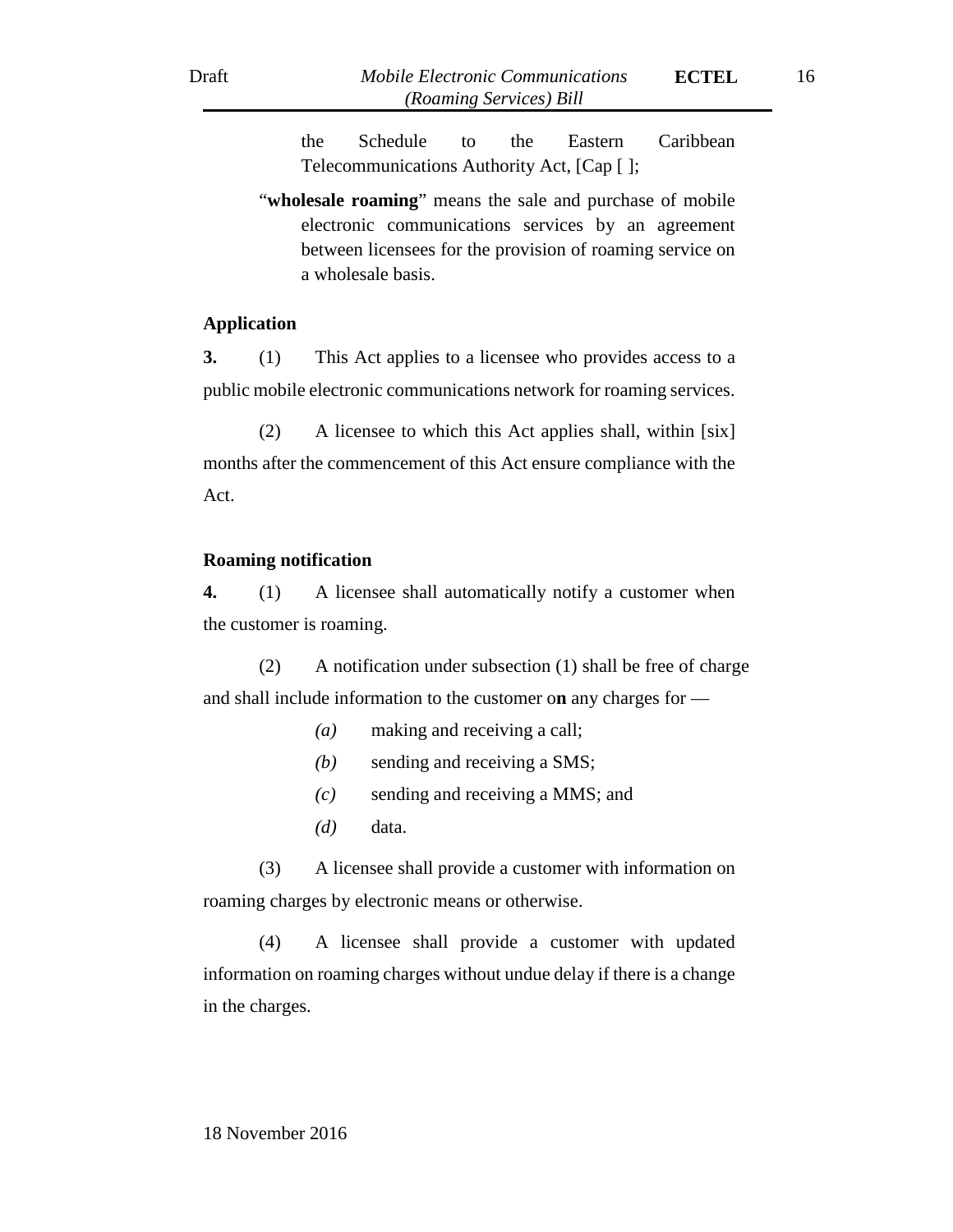#### **Retail roaming charges**

**5.** (1) A licensee shall charge a customer roaming charges no less favourable than the charges specified in the Regulations.

(2) A customer and a licensee may agree on a billing cycle cap for mobile electronic communication services.

(3) A licensee shall notify a customer when the customer has reached the prescribed percentage of the billing cycle cap agreed to under subsection (2).

(4) A licensee may suspend the roaming services of a customer when the customer reaches the billing cycle cap agreed to under subsection (2).

(5) A licensee shall make available to a customer information on roaming services available and the applicable charges for the services.

## **Emergency calling**

**6.** (1) A licensee shall automatically notify a person who is accessing roaming services of the emergency services number in [ECTEL Contracting State].

- (2) A licensee shall
	- *(a)* provide a person who is accessing roaming services access to the emergency service number in [ECTEL Contracting State] free of charge; and
	- *(b)* not charge a provider in another ECTEL Contracting State a premium for roaming calls made to the local emergency services number by that provider's customer in [ECTEL Contracting State].

(3) A licensee shall not charge a customer for calls made to an emergency services number whilst roaming in another ECTEL Contracting State.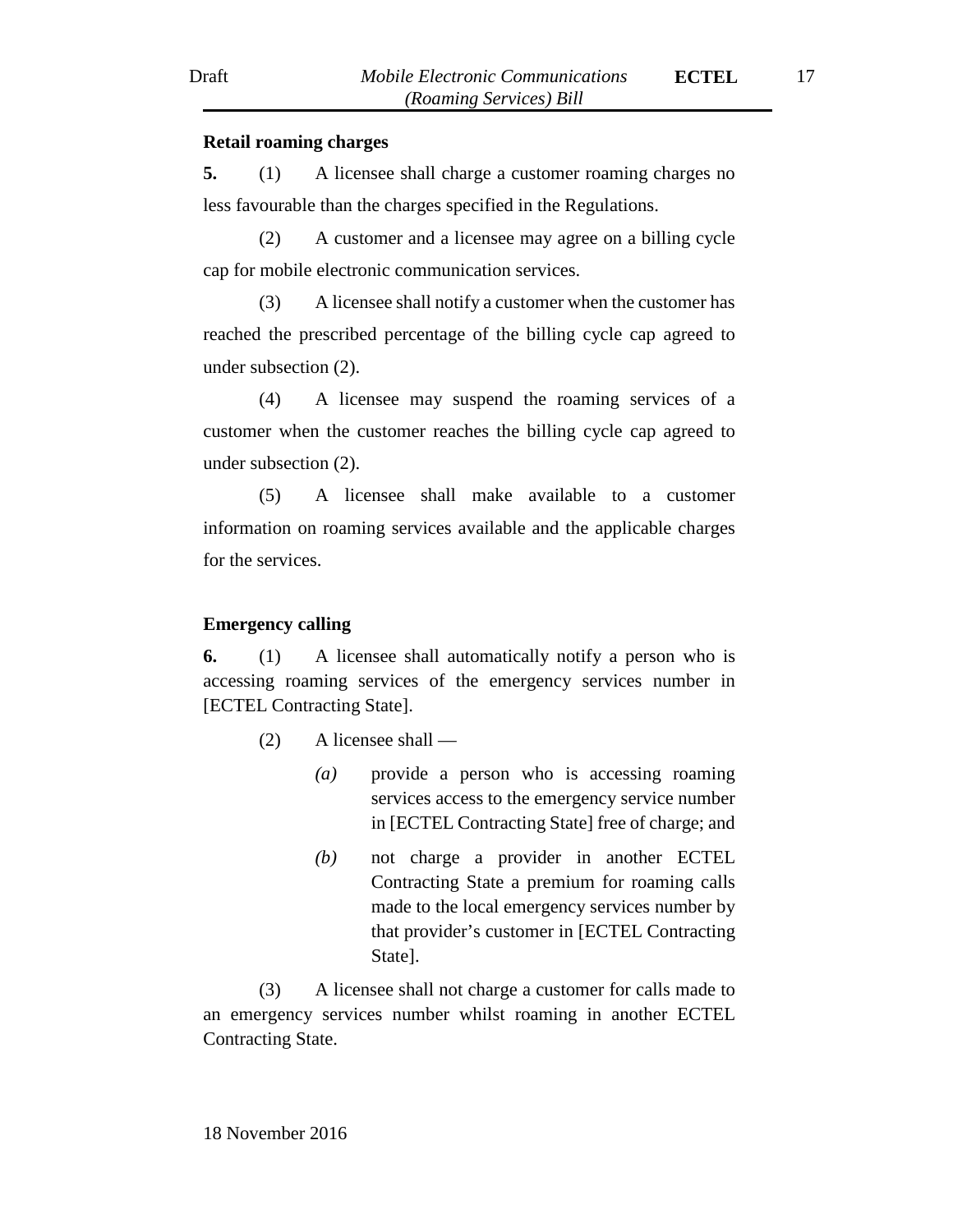(4) A licensee shall make its network available for emergency calling to a customer's provider, notwithstanding a wholesale roaming agreement.

(5) A licensee shall make its network available to another licensee through national roaming for emergency calling.

#### **Inadvertent roaming**

**7.** (1) A licensee shall take all reasonable steps to protect a customer from inadvertent roaming.

(2) A licensee shall make available to a customer information on the possibility of inadvertent roaming and on how to avoid inadvertent roaming.

(3) A licensee shall take reasonable steps to protect a customer from paying roaming charges for inadvertent roaming.

(4) A licensee shall not engage in traffic-steering techniques which will result in inadvertent roaming.

#### **Wholesale roaming agreements and charges**

**8.** (1) A licensee shall consider a reasonable request for a wholesale roaming agreement from another licensee or a provider licensed in an ECTEL Contracting State.

(2) Where a wholesale roaming agreement exists a licensee shall grant the other licensee or provider access to all network elements and associated facilities, relevant services, software and information systems, necessary for the provision of roaming services to its customer.

(3) A licensee shall not agree to wholesale roaming charges higher than the prescribed charges.

(4) A licensee shall reduce retail roaming charges to reflect a reduction in wholesale roaming charges.

(5) A licensee shall not use traffic steering techniques as a result of a wholesale roaming agreement to the detriment of a customer.

### **Fair use**

**9.** (1) A licensee, with the approval of the Commission, may stipulate a fair use policy as a condition to a wholesale roaming agreement.

18 November 2016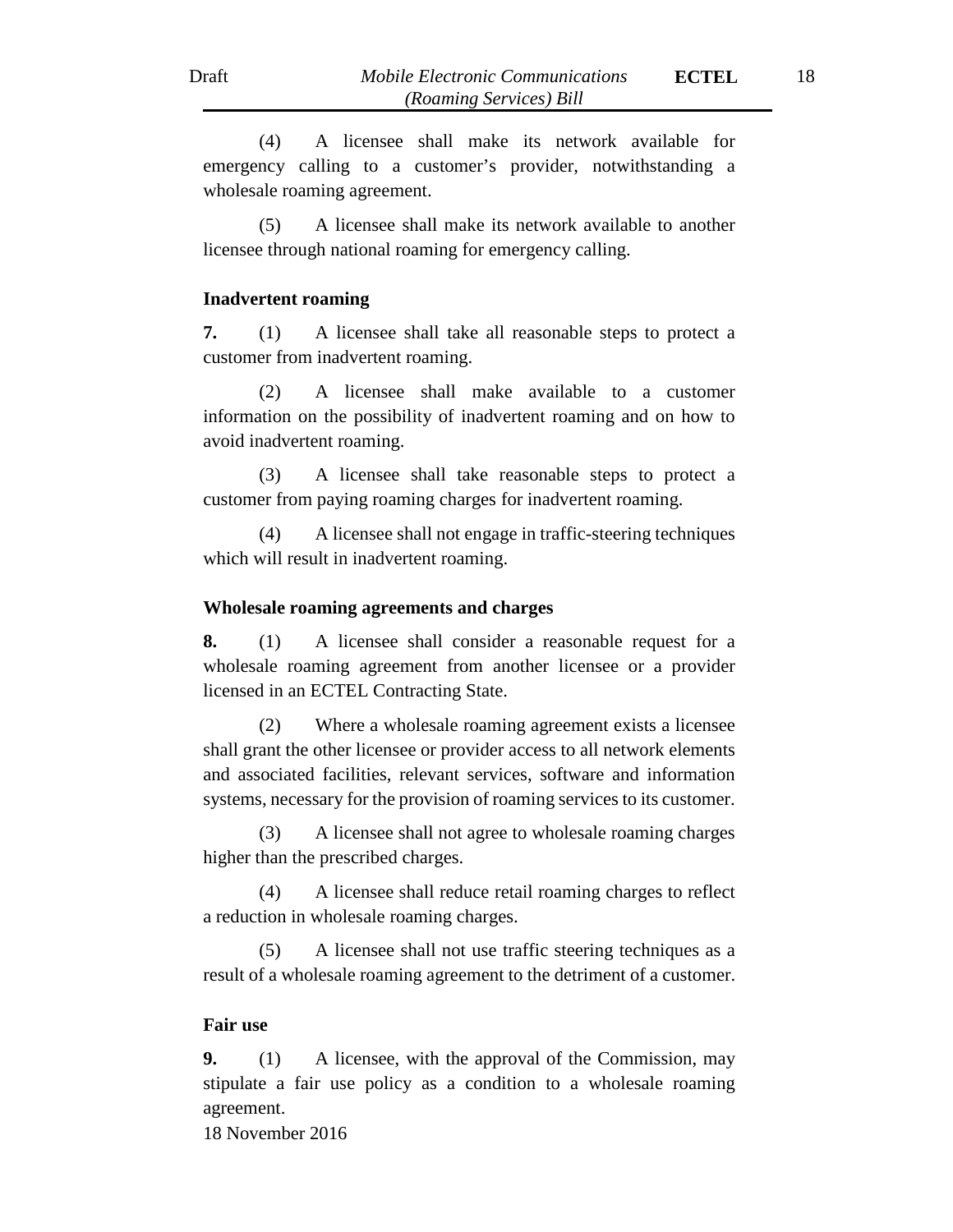(2) The objective of a fair use policy is to prevent abusive usage of regulated retail roaming services by a customer on a licensee's or provider's network for purposes other than periodic travel.

(3) A fair use policy may stipulate a cap on the amount of roaming services a customer may use on a licensee's or provider's network at the regulated rate.

[(4) Notwithstanding section 5, a licensee may charge a customer for roaming services at an unregulated rate where a cap under subsection (3) has been exceeded.]

[(5) Notwithstanding section 8, a licensee may charge another licensee or provider unregulated wholesale roaming charges where a cap under subsection (3) has been exceeded.]

## **Functions of Commission**

**10.** (1) The Commission shall –

- *(a)* monitor and supervise compliance with this Act;
- *(b)* advise the Minister on regulated charges for roaming services;
- *(c)* review and, with the recommendation of ECTEL, approve or disapprove wholesale roaming agreements between licensees and providers;
- *(d)* monitor and collect information on inadvertent roaming and take steps to mitigate the problem;
- *(e)* investigate and resolve an unresolved dispute arising under this Act between a customer and a licensee concerning roaming services;
- *(f)* provide guidelines, on the recommendation of ECTEL, as to the costing and pricing methodology to be used for the regulation of roaming charges; and
- *(g)* refer to ECTEL any dispute arising under this Act between licensees and providers.

(2) In the performance of its functions under this Act the Commission shall consult ECTEL.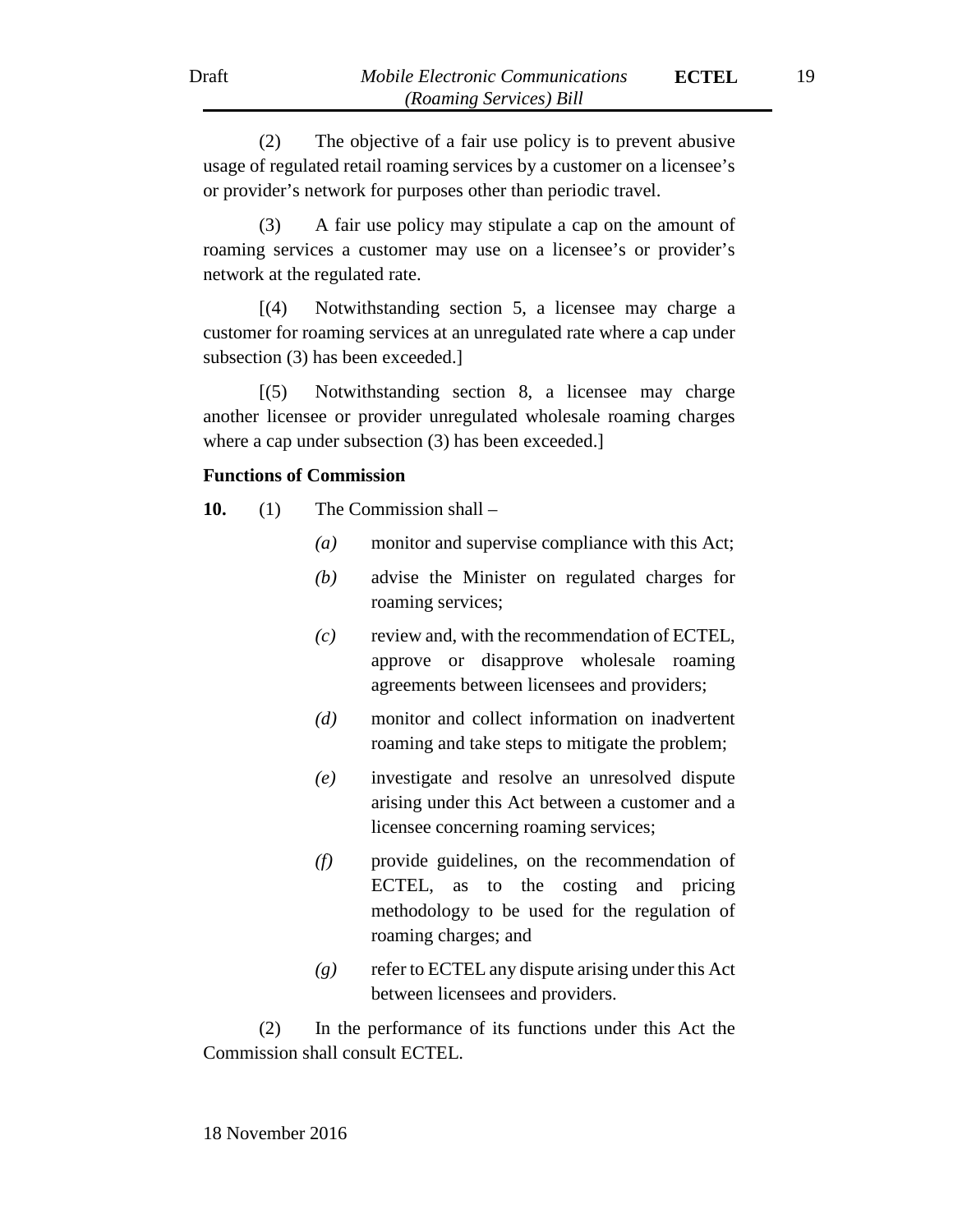### **Taxation**

**11.** Roaming charges shall be subject to Value Added Tax at the rate specified in the Value Added Tax Act, [Cap [ ].

### **Offence**

**12**. A licensee who fails to comply with this Act commits an offence and is liable on summary conviction to a fine not exceeding 3% of its annual gross revenue for the previous year.

#### **Power to amend Schedules**

**13.** The Minister may on the recommendation of ECTEL, by Order published in the *Gazette*, amend the Schedule.

#### **Regulations**

**14.** (1) The Minister may on the recommendation of ECTEL, make regulations as necessary or expedient to give effect to this Act.

(2) Without limiting the generality of subsection (1) the Minister may on the recommendation of ECTEL, make Regulations providing, in particular, for or in relation to –

- *(a)* retail and wholesale roaming charges;
- *(b)* the costing and pricing model to be used for roaming charges;
- *(c)* wholesale roaming agreements;
- *(d)* the procedure, form and threshold for customer notifications;
- *(e)* an agreement for a billing cycle cap for services and procedures that should be followed where a customer wishes to continue the provision of roaming services after a billing cycle cap is reached;
- *(f)* the percentages for an agreed billing cycle cap and at which an automatic notification is sent to a customer with roaming services; and
- *(g)* the standard and form of information that should be made available to a customer on roaming services and charges.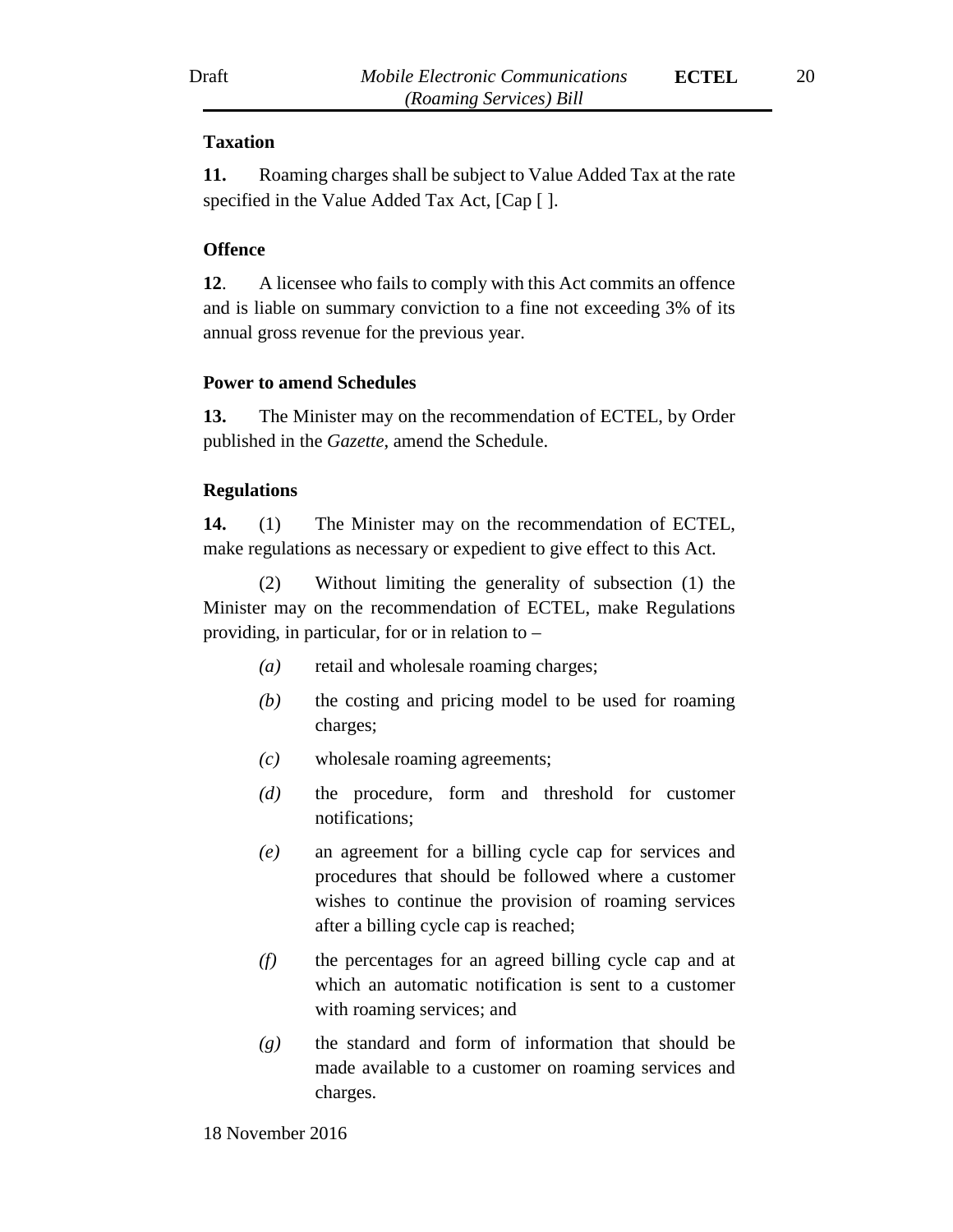### **SCHEDULE**

# *(Section 2)* **ECTEL CONTRACTING STATES**

- 1. Commonwealth of Dominica
- 2. Grenada
- 3. Saint Lucia
- 4. The Federation of Saint Christopher and Nevis
- 5. Saint Vincent and the Grenadines

[Passed in the [House of Assembly] this day of , 2016.

[Clerk/ Speaker] of the [House of Assembly].

Passed in the [Senate] this day of , 2016.

[President of the Senate].

18 November 2016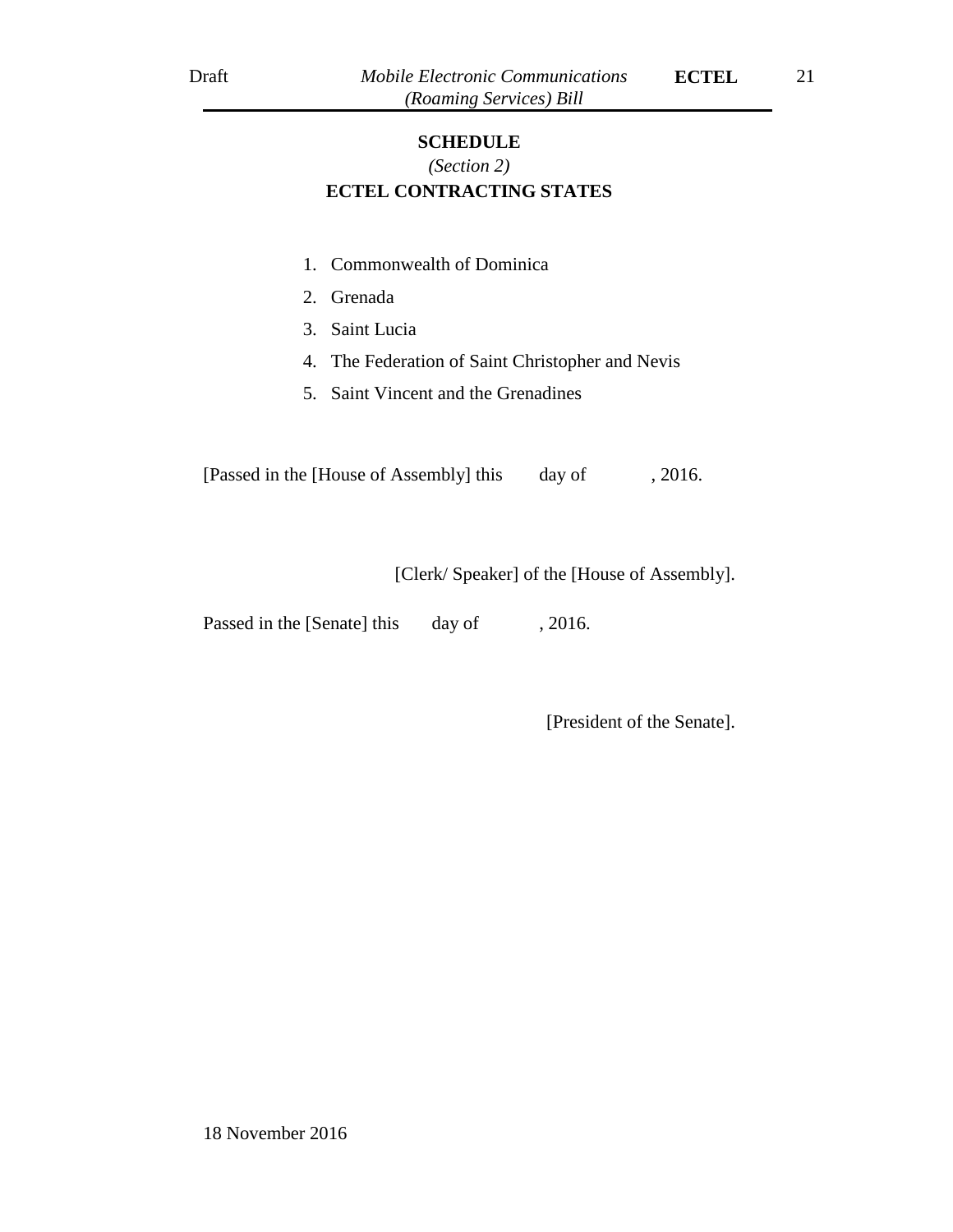# <span id="page-21-0"></span>3 Statutory Instrument -Moblie Electronic Communications (Roaming Services) Regulations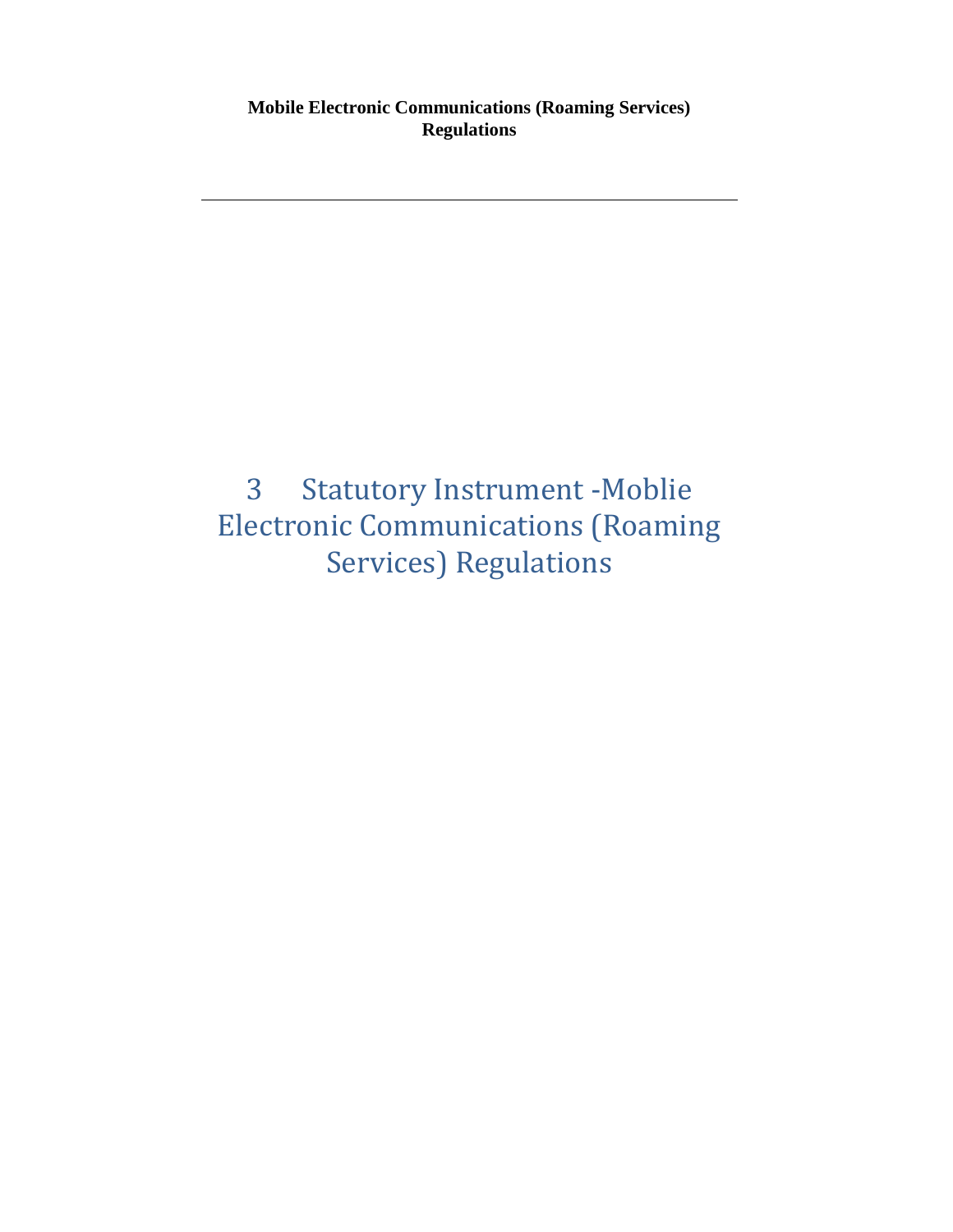# **[ECTEL CONTRACTING STATE]**

# **STATUTORY INSTRUMENT 20[ ], No [ ]**

# **MOBILE ELECTRONIC COMMUNICATIONS (ROAMING SERVICES) REGULATIONS 20[ ]**

# <span id="page-22-0"></span>3.1 Arrangement of Regulations

| 1.                                                         | Citation                                       | 2              |  |  |  |
|------------------------------------------------------------|------------------------------------------------|----------------|--|--|--|
| 2.                                                         | Interpretation                                 |                |  |  |  |
| 3.                                                         | Roaming charges                                |                |  |  |  |
| $\overline{4}$ .                                           | $\overline{2}$<br>Wholesale roaming agreements |                |  |  |  |
| 5.                                                         | <b>Notifications</b>                           | 3              |  |  |  |
| 6.                                                         | Billing cycle cap                              | 3              |  |  |  |
| 7.                                                         | Information to me made available to customers  | $\overline{4}$ |  |  |  |
| 8.                                                         | Wholesale roaming agreements and charges       | 4              |  |  |  |
| Schedule 1: Retail Roaming Pricing Model                   |                                                |                |  |  |  |
|                                                            | Schedule 2: Wholesale Roaming Pricing Model    |                |  |  |  |
| Schedule 3: Roaming Services and Charges Information Model |                                                |                |  |  |  |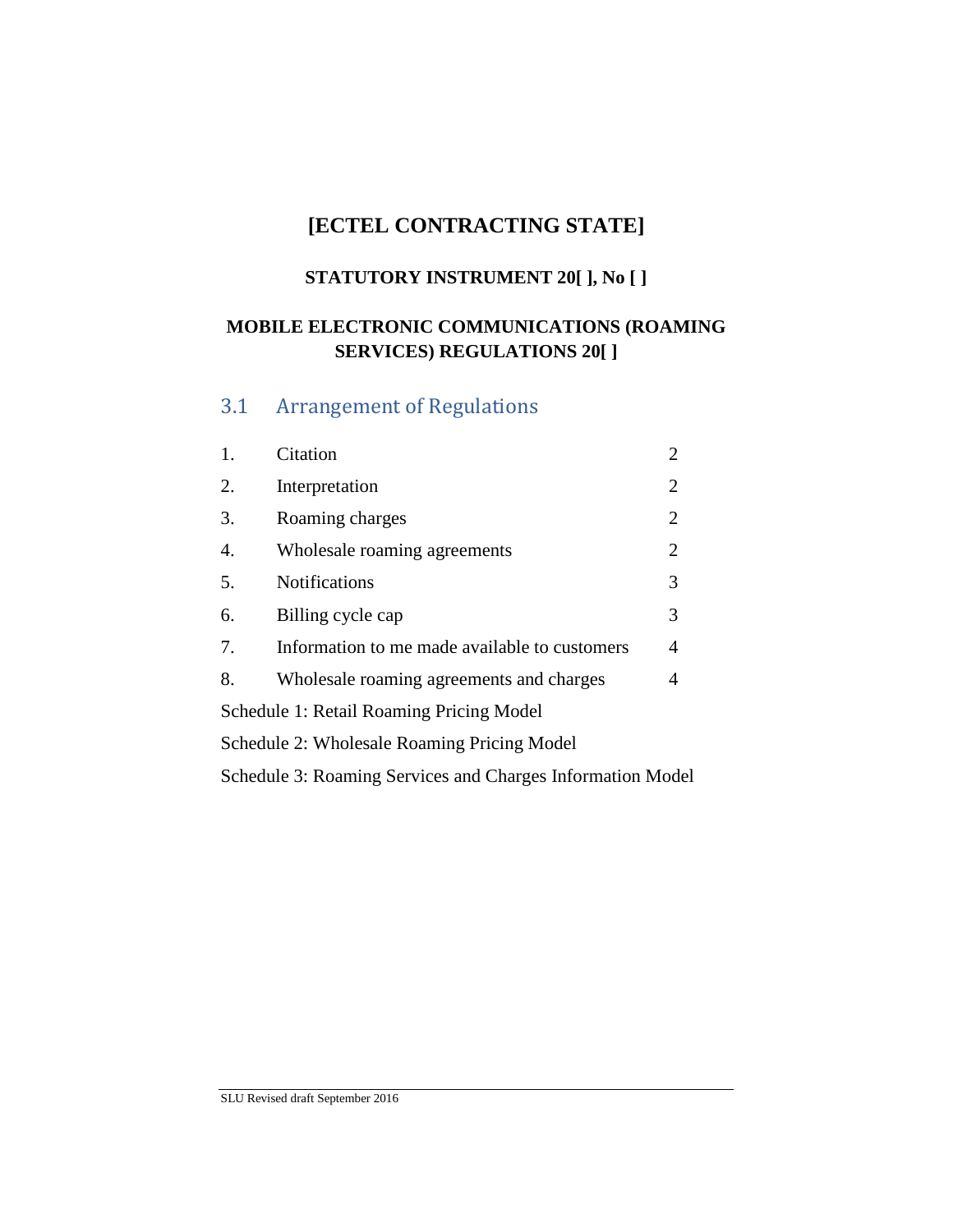# **[ECTEL CONTRACTING STATE]**

# **STATUTORY INSTRUMENT 20[ ], No [ ]**

# <span id="page-23-0"></span>3.2 Mobile Electronic Communications (Roaming Services) **Regulations**

**[ ]** In exercise of the power conferred under section [14] of the Mobile Electronic Communications (Roaming Services) Act, 20 [ ] No [ ] of 20[ ] the Minister responsible for electronic communications, makes these Regulations:

# **Citation**

**1.** These Regulations may be cited as the Mobile Electronic Communications (Roaming Services) Regulations, 20[ ].

# **Interpretation**

**2.** In these Regulations—

- **"Act"** means the Mobile Electronic Communications (Roaming Services) Act,  $20$  [ ] (No [ ] of  $20$  [ ]); and
- **"signature"** includes an electronic and a telephonic signature.

# **Roaming charges**

**3.** (1) Retail roaming charges referred to in section 5 of the Act shall be calculated by using the pricing model in Schedule 3.

(2) Wholesale roaming charges referred to in section 8 of the Act shall be calculated by using the pricing model in Schedule 2.

# **Wholesale roaming agreements**

**4.** (1) A wholesale roaming agreement referred to in section 8 of the Act must include provisions in regard to —

- (a) the agreed wholesale roaming charges in accordance with the Act;
- (b) the period of the agreement;
- (c) fair use volumes agreed to between the parties to the agreement;
- (d) services being provided by each party to the agreement;
- (e) management and access to roaming services;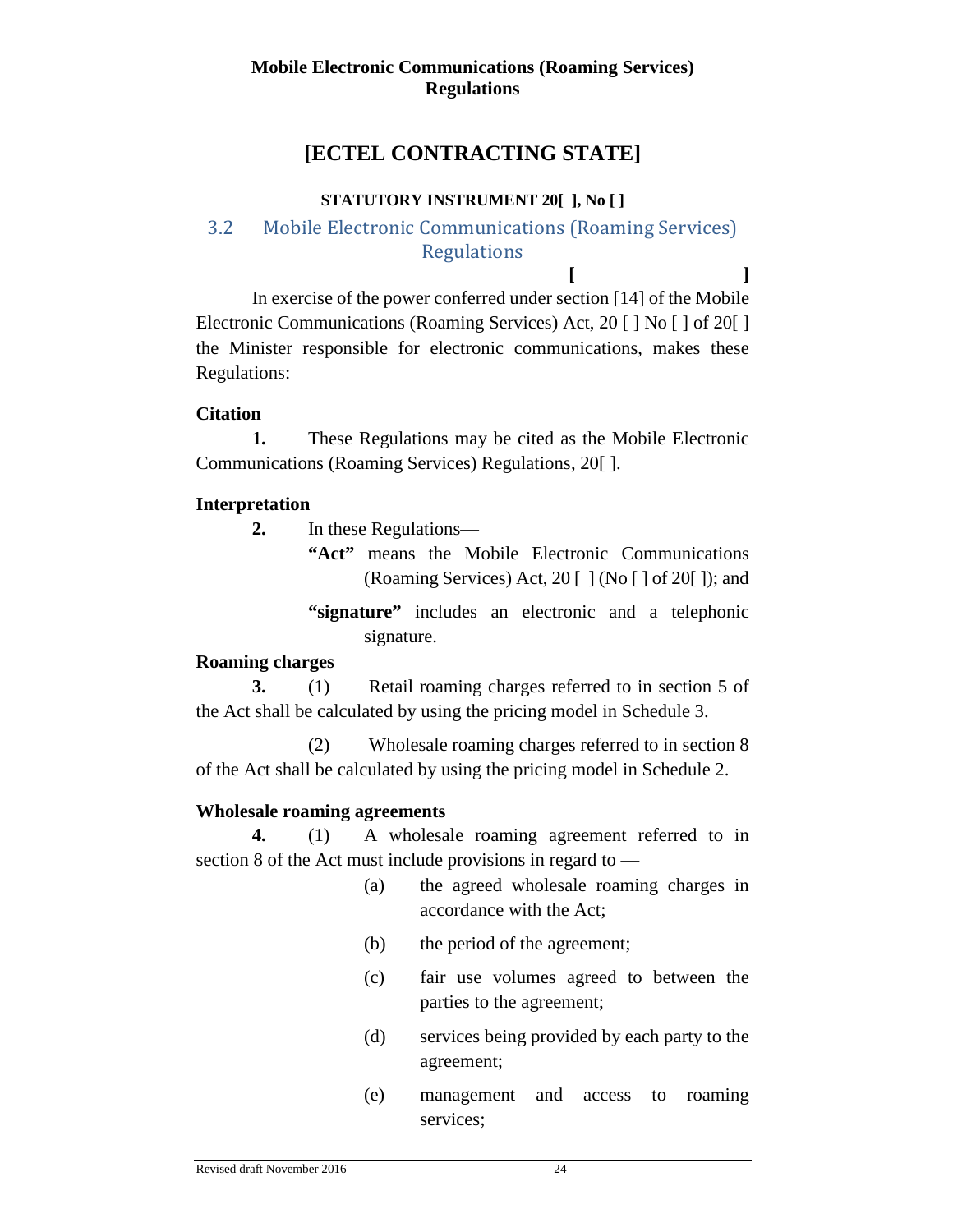# **Mobile Electronic Communications (Roaming Services) Regulations**

|                                                 | (f) | requirements and conditions of access to<br>network elements and associated facilities,<br>relevant services, software and information<br>systems, necessary for the provision of<br>roaming services; |  |  |  |
|-------------------------------------------------|-----|--------------------------------------------------------------------------------------------------------------------------------------------------------------------------------------------------------|--|--|--|
|                                                 | (g) | handling of charging,<br>billing<br>and<br>accounting;                                                                                                                                                 |  |  |  |
|                                                 | (h) | suspension of services to a customer;                                                                                                                                                                  |  |  |  |
|                                                 | (i) | the termination of the agreement;                                                                                                                                                                      |  |  |  |
|                                                 | (j) | liability of the parties to the agreement;                                                                                                                                                             |  |  |  |
|                                                 | (k) | amendments or changes to the agreement;<br>and                                                                                                                                                         |  |  |  |
|                                                 | (1) | the law governing the agreement.                                                                                                                                                                       |  |  |  |
|                                                 | (2) | The parties shall review a wholesale roaming                                                                                                                                                           |  |  |  |
| agreement when required, but at least annually. |     |                                                                                                                                                                                                        |  |  |  |
| <b>Notifications</b>                            |     |                                                                                                                                                                                                        |  |  |  |
| 5.                                              | (a) | A notification referred to in sections 4, 5 and 6 of the Act,<br>by a licensee to a customer, shall—<br>be free of charge;                                                                             |  |  |  |

- (b) be in an electronic format such as a SMS;
- (c) remain available by the licensee for the customer to review when required;
- (d) contain the time and date it is sent by the licensee; and
- (e) automatically be sent to the customer upon the condition being met requiring notification.

# **Billing cycle cap**

**6.** (1) A licensee and a customer may agree to a billing cycle cap for —

- (a) voice and messaging services;
- (b) data services;
- (c) roaming voice and messaging services;
- (d) roaming data services; or
- (e) services referred to in sub paragraphs (a) and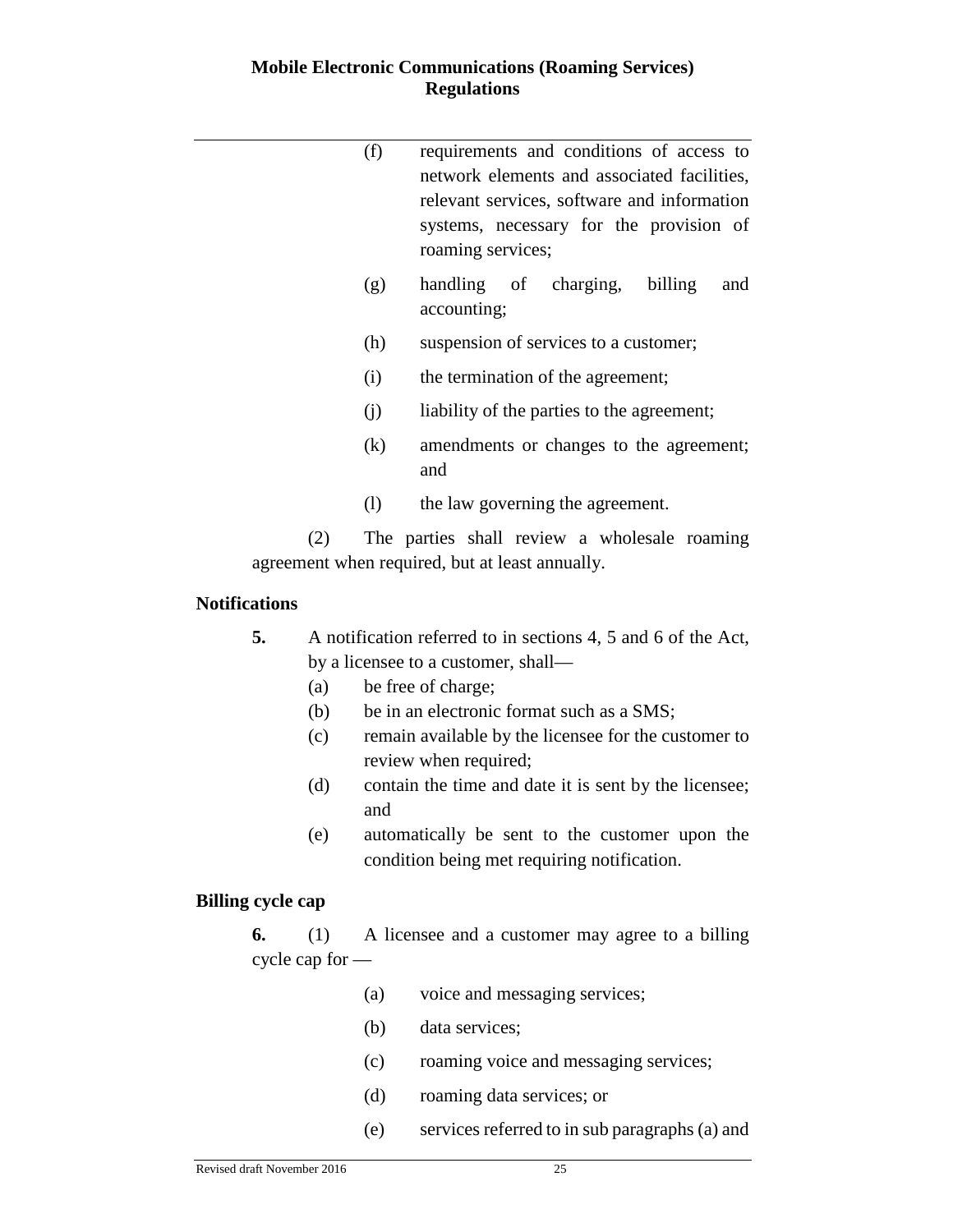# **Mobile Electronic Communications (Roaming Services) Regulations**

(2) In considering a billing cycle cap a licensee may make a credit check on the customer and have regard to the customer's—

- (a) account balance;
- (b) on-time bill payment;
- (c) average monthly bill;
- (d) deposit, or credit if any, being held; and
- (e) duration of service with the licensee.

(3) A customer may request a licensee to review a billing cycle cap and agree by signature to any changes to that cap.

(4) A customer may make a request to a licensee under subregulation  $(3)$  —

- (a) in person at a customer service location of the licensee,
- (b) in writing or electronic form to the licensee; or
- (c) over the telephone with a customer service representative of the licensee;

(5) A licensee shall send a notification to a customer at the following thresholds of the billing cycle cap—

- (a) seventy percent;
- (b) ninety percent; and
- (c) one hundred percent.

(6) A licensee may suspend all or some of roaming services provided to a customer when the billing cycle cap is reached.

(7) If service is suspended under subregulation (6), the licensee may resume the service of a customer if the customer —

- (a) makes a payment to the satisfaction of the licensee; or
- (b) makes a request, subject to approval, for an increase of the billing cycle cap.

(8) Regulations 2 and 3 shall apply to a request made under subregulation 7(b).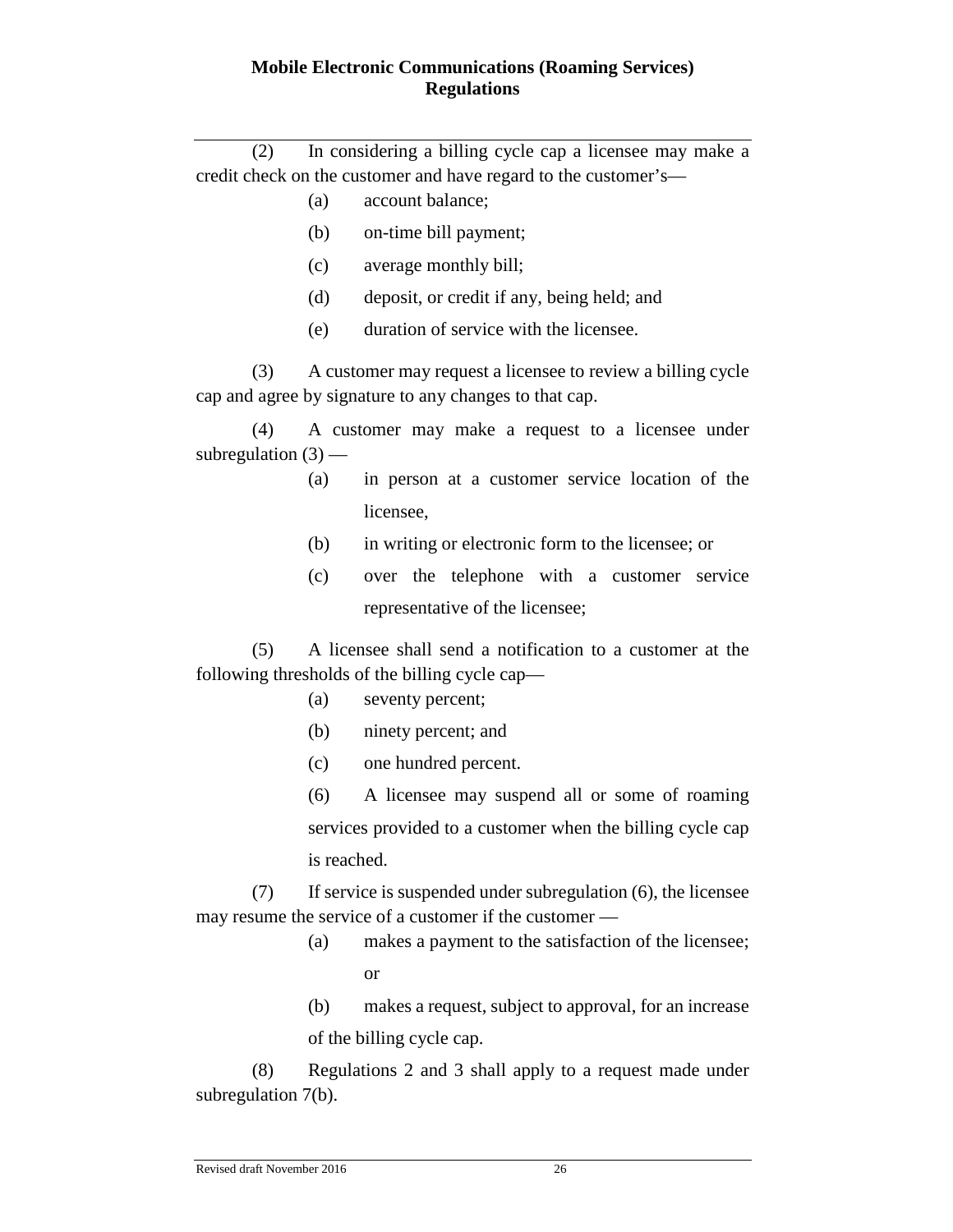# **Information to be made available to customers**

**7.** (1) A licensee shall make the information referred to in section 5(5) of the Act available to a customer in a format similar to Schedule 1.

(2) A licensee shall make the information referred to in subregulation (1) available to a customer through —

- (a) a customer service location;
- (b) telephonic customer service;
- (c) the licensee's website;
- (d) SMS service; and
- (e) the licensee's social media sites.

(3) A licensee shall update information in the media referred to in subregulation (3) immediately and without undue delay if any changes to charges are made.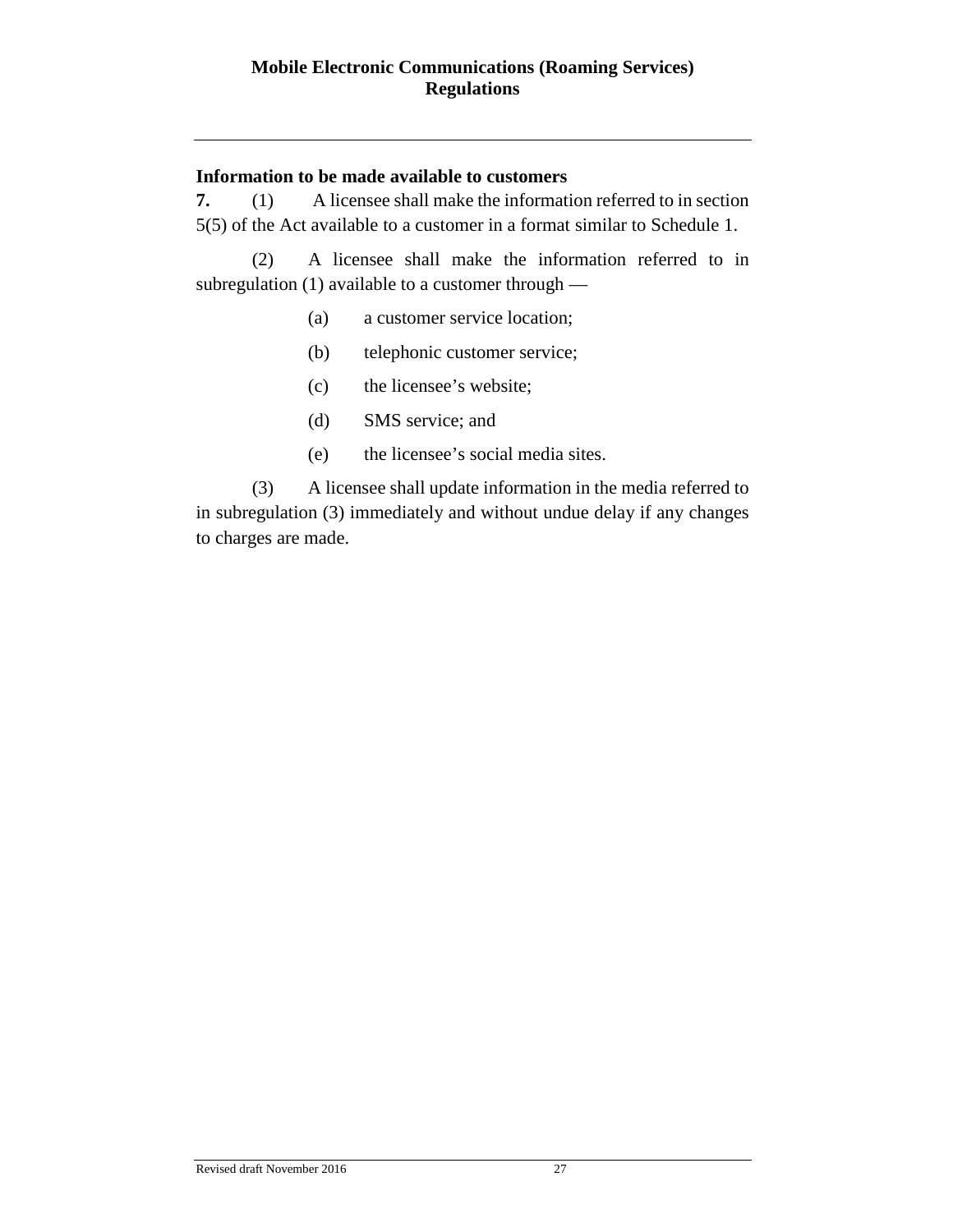# **SCHEDULE 1**

*(Regulation 7)*

# **ROAMING SERVICES INFORMATION KEY**

**Roaming service Maximum Price (EC\$) Pre-paid customers Post-paid customers**

Making call within the visited country Making call to home country Making call to another ECTEL Contracting State Making call to non-ECTEL Contracting State Receiving call from within the visited country Receiving call from home country Receiving call from another ECTEL Contracting State Receiving call from a non-ECTEL Contracting State Sending SMS within the visited country Sending SMS to home country Sending SMS to another ECTEL Contracting State Sending SMS to a non-ECTEL Contracting State Receiving SMS from within the visited country Receiving SMS from home country Receiving SMS from another ECTEL Contracting State Receiving SMS from a non-ECTEL Contracting State Sending MMS within the visited country Sending MMS to home country Sending MMS to another ECTEL Contracting State Sending MMS to a non-ECTEL Contracting State Receiving MMS from within the visited country Receiving MMS from home country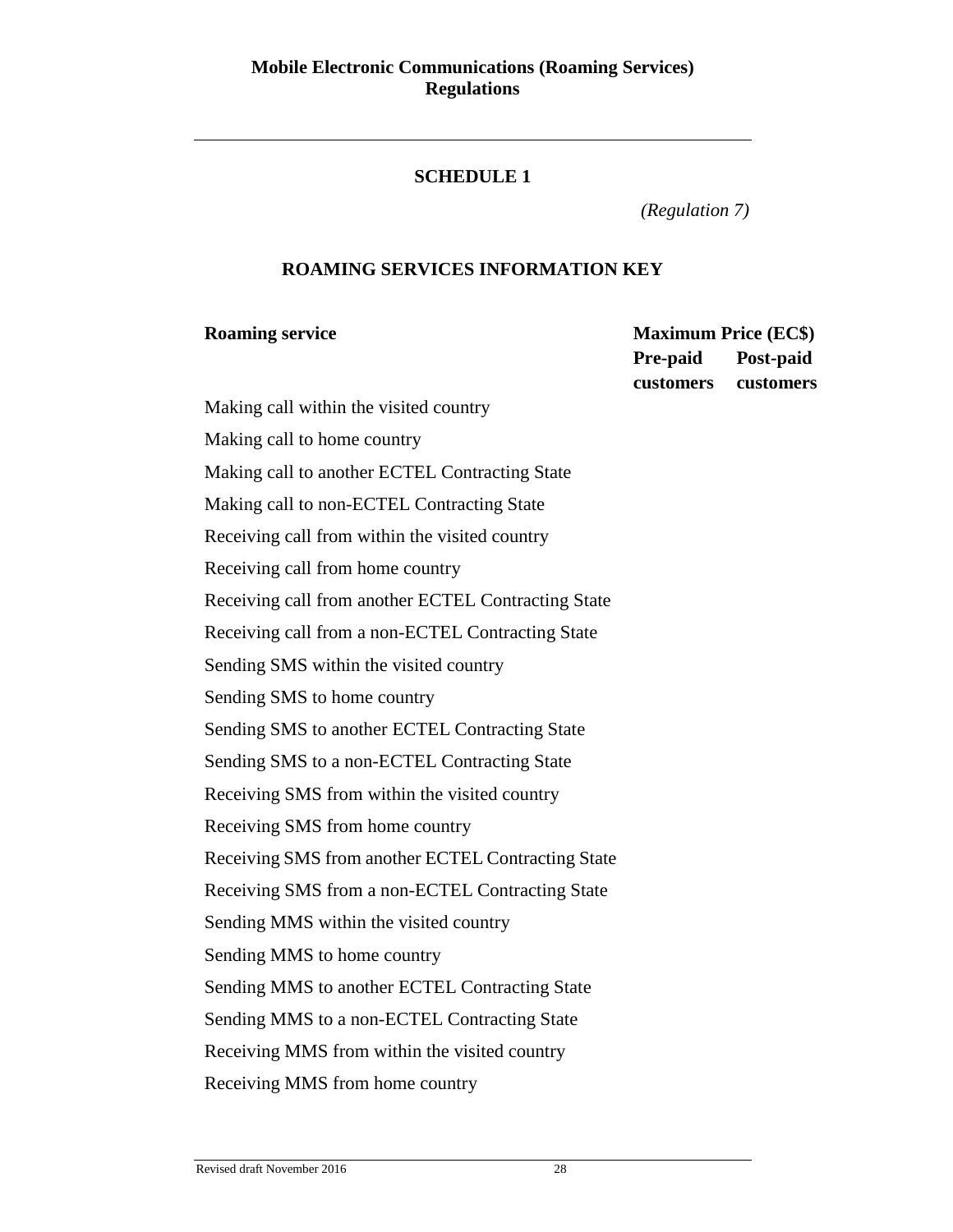# **Mobile Electronic Communications (Roaming Services) Regulations**

Receiving MMS from another ECTEL Contracting State Receiving MMS from a non-ECTEL Contracting State Data services in visited country

# **SCHEDULE 2**

*(Regulation 3)*

# **WHOLESALE ROAMING PRICING MODEL**

It is proposed that the wholesale roaming prices be set using a price cap which reflects a multiplier of the national mobile termination rates of the ECTEL Contracting States.

# **SCHEDULE 3**

*(Regulation 3)*

,

# **RETAIL ROAMING PRICING MODEL**

A Home Pricing or Roam Like You Are Home option is proposed for regulating roaming prices at the retail level. Under that approach, when travelling within the ECTEL Contracting States, roaming prices are pegged to a customer's home prices for comparable mobile services.

Made this day of 2016.

*Minister responsible for Electronic Communications*.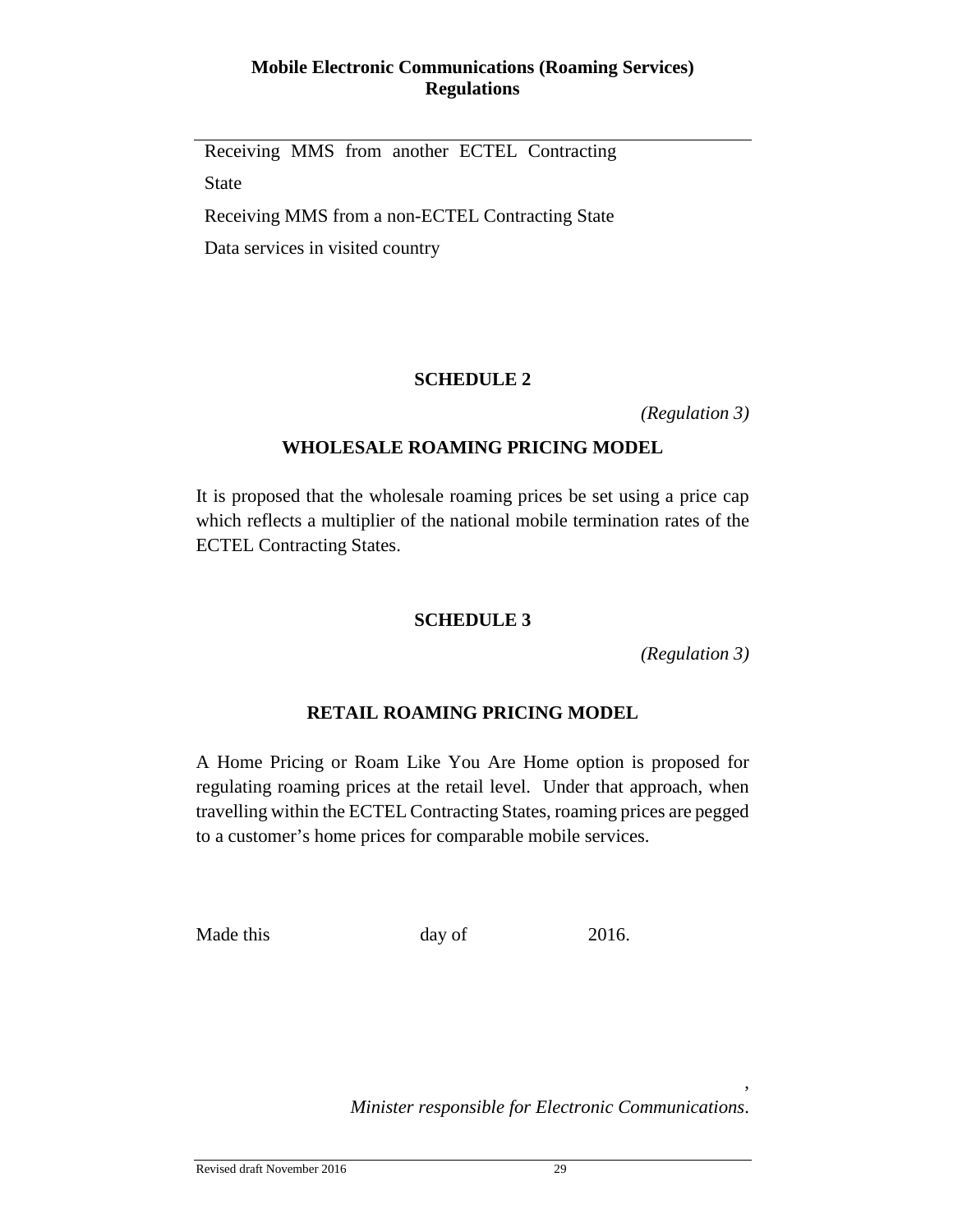# <span id="page-29-0"></span>4 Explanatory note for proposed approach to setting roaming prices in the ECTEL Member States

## **Background**

The Eastern Caribbean Telecommunications Authority (ECTEL) has conducted research to explore and develop a pricing regime for roaming within the Contracting States. This note presents ECTEL's recommendation for a regime to regulate roaming rates within the Member States. In developing the regime for roaming in the Contracting States, ECTEL drew extensively on work done by the European Commission, the Gulf Cooperation Council and the South African Development Community in regulating high roaming rates within their territories. The recommendation for roaming rates focuses on the approaches adopted by the European Commission and the Communications Regulators' Association of South Africa.

# **Roaming Pricing Strategies**

In the quest to develop appropriate prices for mobile roaming, ECTEL explored the option of implementing regulation at the wholesale and retail levels. Cantero<sup>[3](#page-29-1)</sup> (2011) argues that regulation at both levels is necessary where each level is characterized by the absence of (sufficient) competition. Cantero (2011) further notes that reductions in wholesale prices are likely to foster retail price reductions since high wholesale prices usually serve as an obstacle to competition at the retail level. In effect, the simultaneous regulation of wholesale and retail prices is necessary in an environment of limited competition where operators may have little incentive to pass savings from lower wholesale prices to retail prices<sup>[4](#page-29-2)</sup>.

# **(a) Regulating Roaming Prices at the Wholesale Level**

According to Cantero (2011), operators will charge retail customers a price which reflects wholesale roaming costs and a mark-up for retail costs. It is therefore imperative that wholesale roaming prices are regulated to ensure that they are cost based, to encourage competition and to keep retail prices down. Such regulation may involve setting wholesale price caps or cost-orientation obligations. Price cap regulations typically entail adjusting the

<span id="page-29-1"></span> <sup>3</sup> Based on a presentation by David Bernal Cantero: International Mobile Roaming setting price: achievements and experiences, at Regional Seminar on Costs and Tariffs for Member Countries of the Regional Group for Asia and Oceania (SG3RG-AO) March 2011.

<span id="page-29-2"></span><sup>4</sup> See GSR 2012 Discussion Paper: International Mobile Roaming Services: A Review of Best Practice Policies.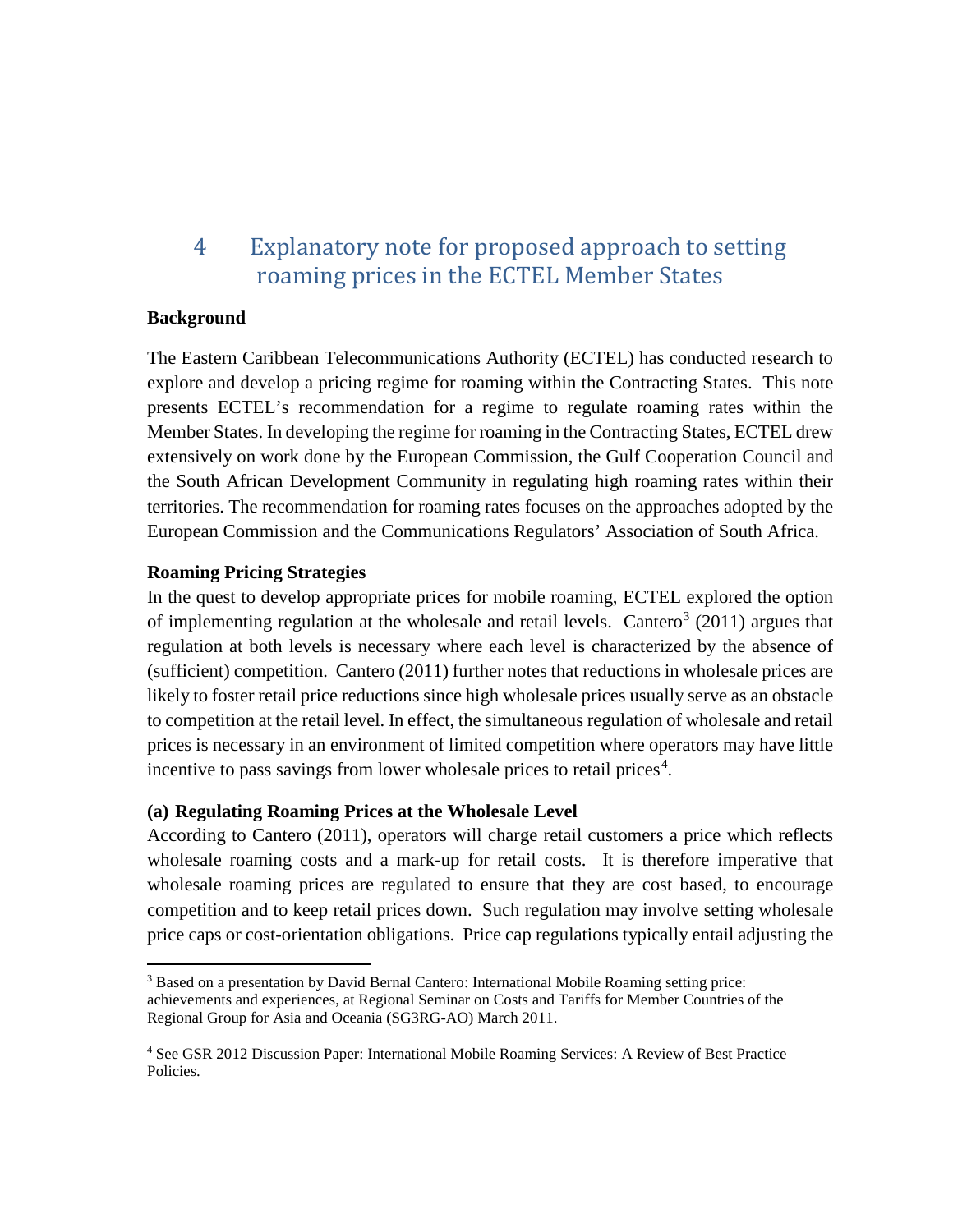prices of an operator against a price cap index which represents the overall inflation rate, the production efficiencies of the operator relative to the average operator and the relative inflation on the operator's input prices. In practice, mobile wholesale price caps are normally set at a level which is a percentage of national mobile termination rates as these rates directly affect the retail prices charged<sup>[5](#page-30-0)</sup>. In the case of the ECTEL Member States, it is proposed that the wholesale roaming prices be set using a price cap which reflects a multiplier of the national mobile termination rates of the ECTEL Member States.

# **(b) Regulating Roaming Prices at the Retail Level**

To be effective, a roaming price regulatory regime must ensure the pass through of wholesale savings to retail prices. As the evidence from the European Union shows, a wholesale price cap may not be totally effective in attaining reductions in retail roaming prices, as operators may opt to adjust prices to meet the requirements of the cap but not reduce prices below the cap[6](#page-30-1) . It would therefore be necessary to constantly monitor retail prices to ensure that wholesale prices are being passed through to retail prices. Alternatively, the regulatory regime may include retail price regulation in addition to the wholesale price regulation.

To avoid the market distortions that may result from the introduction of only wholesale roaming price regulation ECTEL also proposes the introduction of retail price regulation for roaming services. Of the options available, the Home Pricing or Roam Like You Are Home option is proposed for regulating roaming prices at the retail level. Under that approach, when travelling within the ECTEL Member States, roaming prices are pegged to a customer's home prices for comparable mobile services.

For example, a Saint Lucian customer who is roaming in St Kitts and Nevis and making a call within that country would be charged a price that does not exceed the price of making a similar call if the customer was back home in Saint Lucia. There would be no charge for incoming calls. ECTEL notes that a similar approach is currently being used by at least on mobile operator in the ECTEL Member States.

# **Conclusions**

To ensure competition and affordable retail roaming prices, ECTEL is proposing regulation of wholesale and retail roaming prices through the introduction of a price cap mechanism at the wholesale level (using the multiplier of national mobile termination rates) and through the adoption of a Home Pricing or Roam Like You Are Home option at the retail level.

<span id="page-30-0"></span> <sup>5</sup> GSR 2012 Discussion Paper: International Mobile Roaming Services: A Review of Best Practice Policies.

<span id="page-30-1"></span><sup>6</sup> GSR 2012 Discussion Paper: International Mobile Roaming Services: A Review of Best Practice Policies.